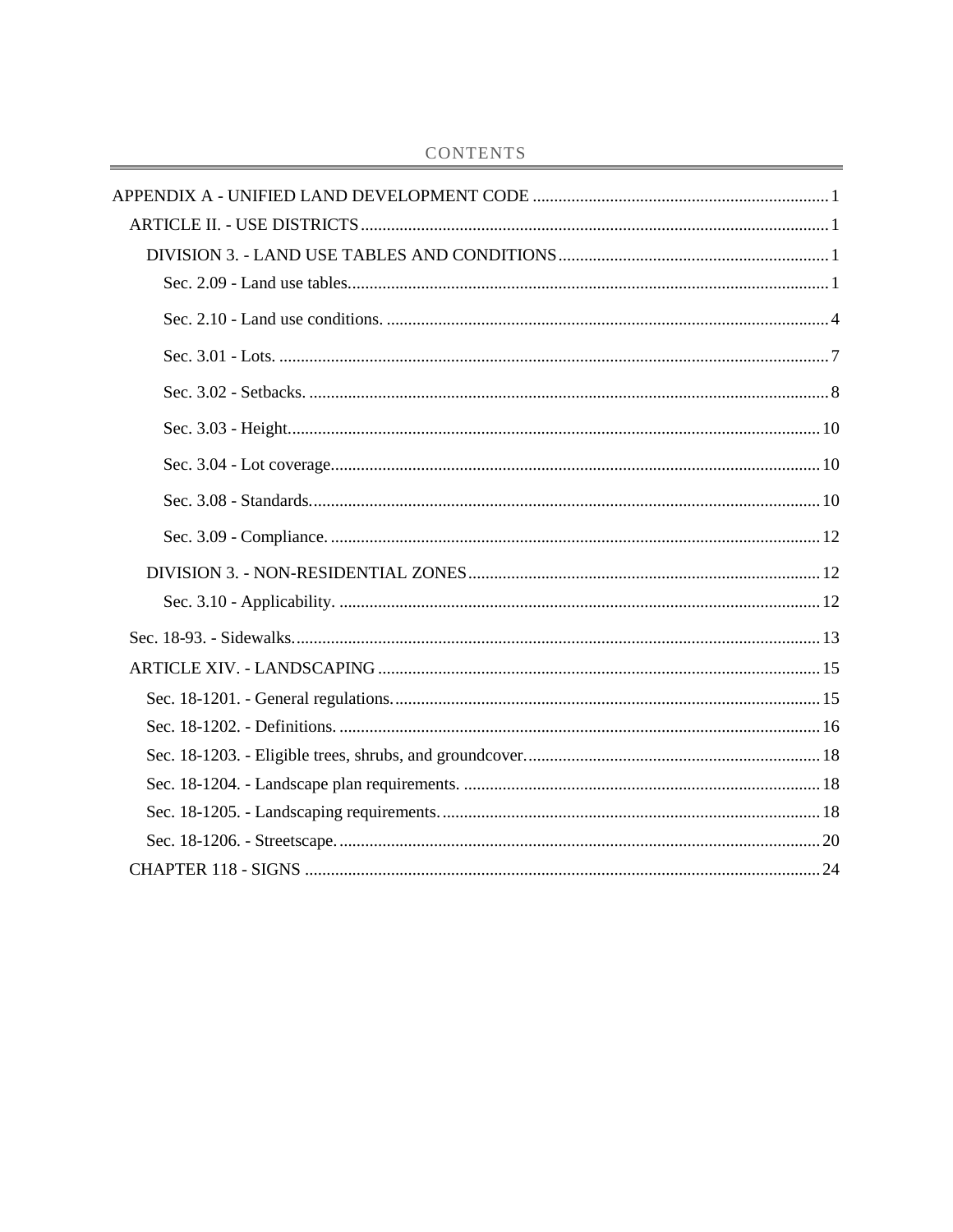#### <span id="page-2-1"></span><span id="page-2-0"></span>APPENDIX A - UNIFIED LAND DEVELOPMENT CODE

#### ARTICLE II. - USE DISTRICTS

#### DIVISION 3. - LAND USE TABLES AND CONDITIONS

#### SEC. 2.09 - LAND USE TABLES.

- <span id="page-2-3"></span><span id="page-2-2"></span>(a) *Uses.* This subsection sets forth the land uses allowed in each zoning district. In the following tables "P" means permitted use and "PC" means permitted use with conditions as set forth in the conditions tables in division 3 of this article. Where neither a "P" nor a "PC" exists in the table, the use is prohibited. To the extent that there is a conflict between the use tables and the conditions, the use table controls.
- (b) *Prohibited uses.* In all residential zoning districts, the use of containers for any purpose is expressly prohibited.

| <b>USES</b>                                          | <b>ACE</b>   | <b>COND REF</b> |
|------------------------------------------------------|--------------|-----------------|
| Community services                                   | $\mathbf{P}$ |                 |
| Dwelling unit                                        | $\rm{PC}$    | A44             |
| Entertainment facilities, including bars and lounges | PC           | A45             |
| Food service establishment                           | PC           | A9-10, A11, A12 |
| Grocery stores                                       | PC           | A19             |
| Hotel                                                | PC           | A13             |
| Manufacturing (custom)                               | PC           | A49             |
| Office                                               | PC           | A27, A28        |
| Outdoor sales and display                            | PC           | A50             |
| Personal service                                     | $\mathbf{P}$ |                 |

#### **Table 2-2. Non-residential uses.**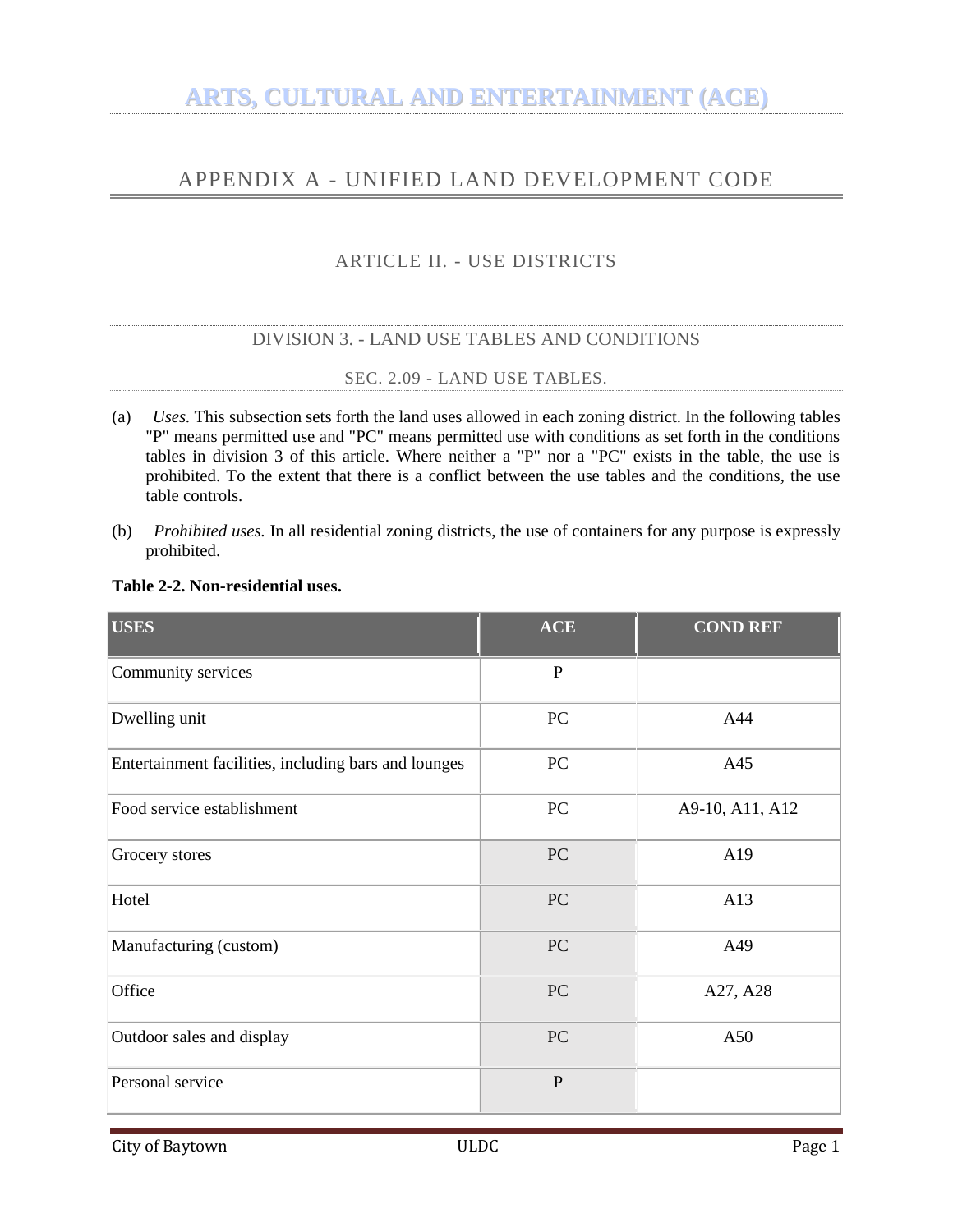| <b>USES</b>        | <b>ACE</b> | <b>COND REF</b> |
|--------------------|------------|-----------------|
| Pet stores         | PC         | A32             |
| Places of assembly | PC         | A30, A30A       |
| Repair business    | PC         | A55             |
| Retail, General    | P          | A18             |

Accessory uses are uses incidental and subordinate to the principal use, located on the same lot as the principal use and in the same zoning district as the principal use.

**Table 2-3. Non-residential accessory use table.**

| <b>ACCESSORY USE</b>             | <b>ACE</b> | <b>COND REF</b> |
|----------------------------------|------------|-----------------|
| Dwelling unit                    | <b>PC</b>  | A44             |
| Residential accessory structures | <b>PC</b>  | <b>B2</b>       |
| Sandblasting                     | <b>PC</b>  | A56, A57        |
| <b>Storage Building</b>          | PC         | A51             |

#### **Table 2-4. Residential uses.**

| <b>USES</b>                        | <b>ACE</b> | <b>COND REF</b> |
|------------------------------------|------------|-----------------|
| Community services                 | <b>PC</b>  | $B6-7$          |
| Multifamily dwelling               | PC         | <b>B11</b>      |
| Single-family residential attached | <b>PC</b>  | B14, B21        |
| Single-family residential detached | <b>PC</b>  | <b>B17</b>      |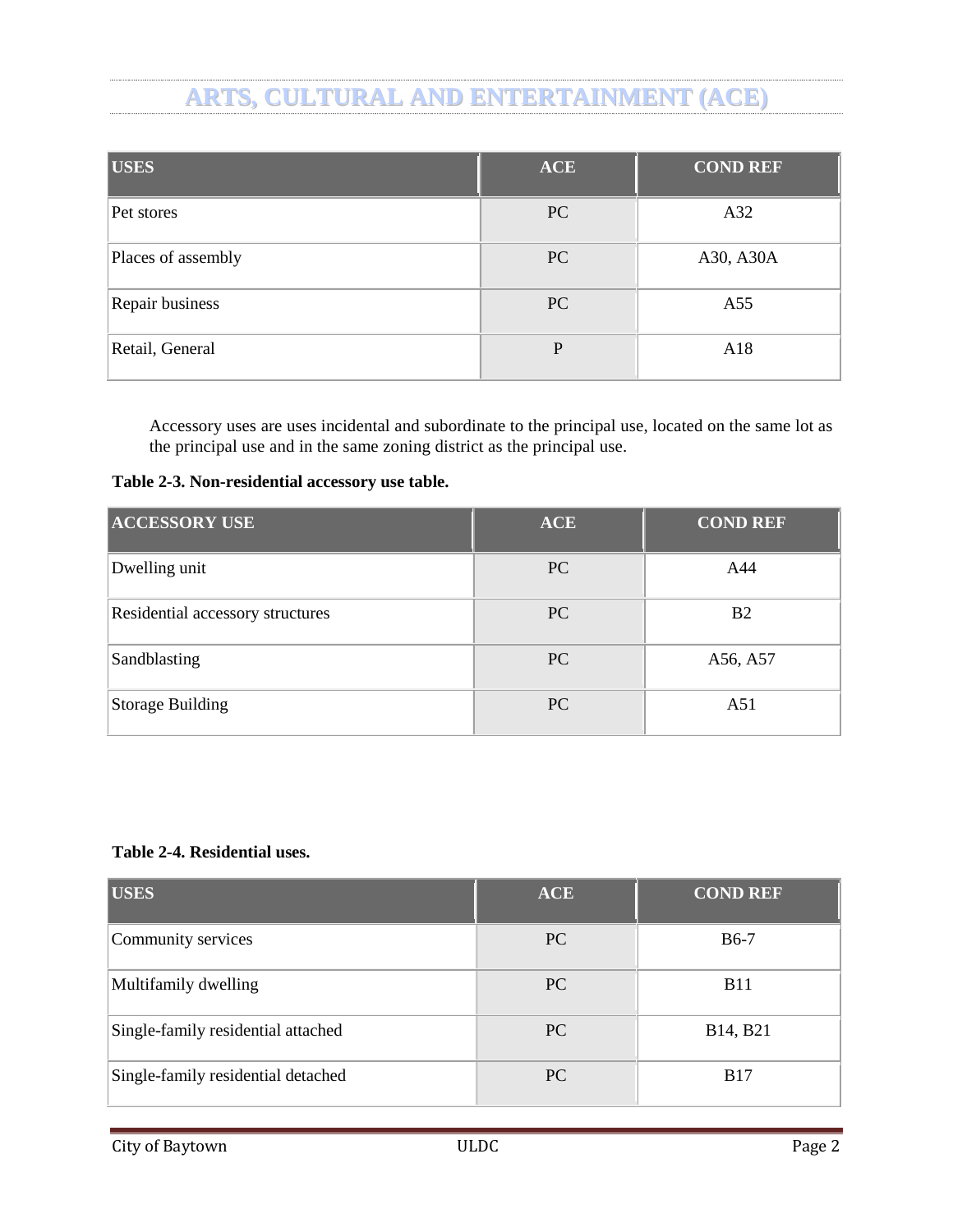| Two-family dwelling duplex | PC | B18, B19    |
|----------------------------|----|-------------|
| Public park                |    |             |
| Places of assembly         | PC | <b>B</b> 12 |

Accessory uses are uses incidental and subordinate to the principal use, located on the same lot as the principal use and in the same zoning district as the principal use.

|  |  | Table 2-5. Residential accessory use table. |  |
|--|--|---------------------------------------------|--|
|  |  |                                             |  |

| <b>ACCESSORY USE</b>                                                             | <b>ACE</b> | <b>COND REF</b>                  |
|----------------------------------------------------------------------------------|------------|----------------------------------|
| Accessory dwelling                                                               | PC         | B1, B2, B10                      |
| Family home day care                                                             | PC         | <b>B2, B8</b>                    |
| Garage sale                                                                      | PC         | B2, B20                          |
| Gazebo                                                                           | ${\bf P}$  | B2                               |
| Home occupation                                                                  | PC         | B2, B10                          |
| Non-commercial solar energy facilities                                           | PC         | B2, B15                          |
| On-site management office for multifamily or<br>single-family attached dwellings | PC         | B7                               |
| On-site storage of a personal pleasure boat or<br>recreational vehicle           | PC         | B <sub>2</sub> , B <sub>22</sub> |
| Pool, pool house, hot tub and their equipment                                    | ${\bf P}$  | B2                               |
| Private open space                                                               | PC         | B13, B23                         |
| Private recreation space                                                         | PC         | B <sub>2</sub> , B <sub>13</sub> |
| Sports court                                                                     | ${\bf P}$  | B <sub>2</sub>                   |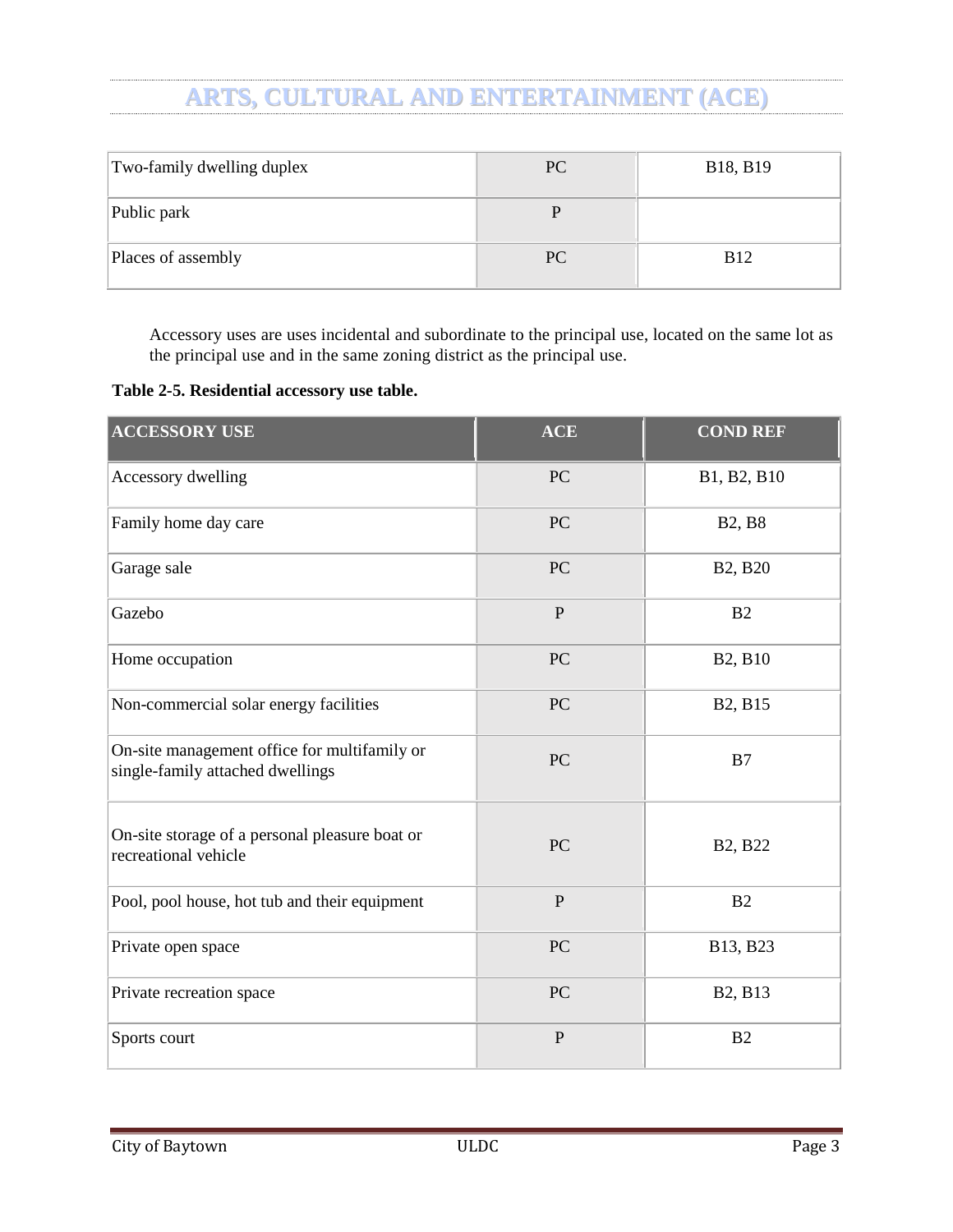#### SEC. 2.10 - LAND USE CONDITIONS.

<span id="page-5-0"></span>This section sets forth the conditions associated with identified land uses in section 2.05. The conditions expressed in the use table are cumulative of applicable conditions contained elsewhere in the Code.

|    | <b>Land Use</b>                      | <b>Applicable</b><br><b>Zoning</b><br><b>District</b> | <b>Conditions</b>                                                                                                                               |                                                                                                                                                                                                                                                                                         |  |  |  |
|----|--------------------------------------|-------------------------------------------------------|-------------------------------------------------------------------------------------------------------------------------------------------------|-----------------------------------------------------------------------------------------------------------------------------------------------------------------------------------------------------------------------------------------------------------------------------------------|--|--|--|
|    | <b>A. Non-Residential Categories</b> |                                                       |                                                                                                                                                 |                                                                                                                                                                                                                                                                                         |  |  |  |
| 11 | Food service<br>establishments       | All, where<br>permitted                               | Mobile food establishments are subject to the restrictions under<br>chapter 42 of the Code of Ordinances.                                       |                                                                                                                                                                                                                                                                                         |  |  |  |
| 12 | Food service<br>establishments       | <b>ACE</b>                                            | Drive-through restaurants within ACE district requires the<br>issuance of a special use permit in accordance with section 1.26<br>of this ULDC. |                                                                                                                                                                                                                                                                                         |  |  |  |
|    |                                      | GC, ACE,<br>MU, LC                                    | size.                                                                                                                                           | Hotels shall be located on property that is at least one acre in                                                                                                                                                                                                                        |  |  |  |
| 13 | Hotel                                | GC, ACE,<br>MU, LC                                    | Interior<br>access                                                                                                                              | A hotel shall (i) only permit controlled access to<br>rooms via a lobby and interior hallways; and (ii)<br>include place(s) of assembly, including but not<br>limited, to, spa room, fitness room, game room and/or<br>cocktail lounge with a combined minimum of 2,000<br>square feet. |  |  |  |
| 18 | General retail                       | NSC, ACE                                              | General retail shall not exceed 10,000 square feet in building<br>size.                                                                         |                                                                                                                                                                                                                                                                                         |  |  |  |
| 19 | Grocery stores                       | ACE, NSC                                              | (a)                                                                                                                                             | Grocery stores shall not exceed 10,000 square feet in<br>building size in NSC.                                                                                                                                                                                                          |  |  |  |
|    |                                      |                                                       | (b)                                                                                                                                             | Grocery stores shall not exceed 40,000 square feet in<br>building size in ACE.                                                                                                                                                                                                          |  |  |  |
| 28 | Office                               | NSC, ACE                                              | Office shall not exceed 10,000 square feet in building size in<br>NSC.<br>Office shall not exceed 4,000 square feet in building size in<br>ACE. |                                                                                                                                                                                                                                                                                         |  |  |  |
| 30 | Places of assembly                   | All, where<br>permitted                               | (a)                                                                                                                                             | Direct vehicle access shall be provided from a<br>collector or higher classification street.                                                                                                                                                                                            |  |  |  |
|    |                                      |                                                       | (b)                                                                                                                                             | Outdoor uses associated with places of assembly shall                                                                                                                                                                                                                                   |  |  |  |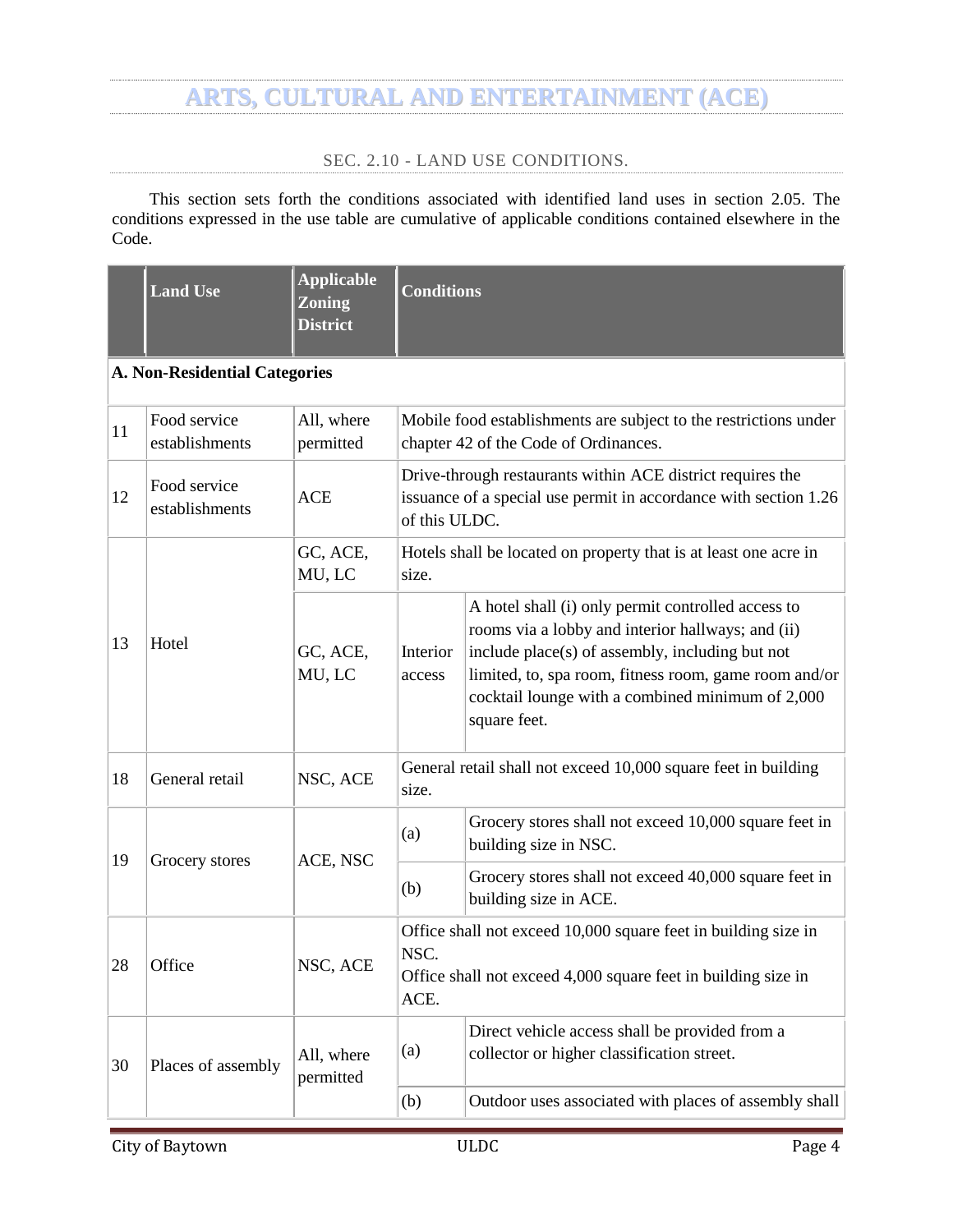|    | <b>Land Use</b>        | <b>Applicable</b><br><b>Zoning</b><br><b>District</b> | <b>Conditions</b>                                                                                                                                             |                                                                                                                                                                                                                                                                                                 |  |
|----|------------------------|-------------------------------------------------------|---------------------------------------------------------------------------------------------------------------------------------------------------------------|-------------------------------------------------------------------------------------------------------------------------------------------------------------------------------------------------------------------------------------------------------------------------------------------------|--|
|    |                        |                                                       |                                                                                                                                                               | be setback at least 300 feet from any residential<br>property line. If a place of assembly has an outdoor<br>use, there shall be opaque screening along the<br>common property line with any adjacent residential<br>uses.                                                                      |  |
|    |                        | ACE                                                   | (a)                                                                                                                                                           | Places of assembly cannot be located therein if its<br>presence precludes the sale of alcoholic beverages for<br>on-premises consumption elsewhere in the ACE<br>district.                                                                                                                      |  |
|    | 30A Places of assembly |                                                       | (b)                                                                                                                                                           | Direct vehicle access shall be provided from a<br>collector or arterial street unless the point of access to<br>the off-street parking area serving the use is located<br>within 1,500 feet of a collector or arterial street, as<br>measured along the centerline of the place of<br>assembly. |  |
|    |                        |                                                       | (c)                                                                                                                                                           | Property not subject to a valid recreational vehicle<br>park operating license pursuant to chapter 58 on April<br>13, 2013, must be a minimum of five acres in size.                                                                                                                            |  |
| 32 | Pet stores             | All, where<br>permitted                               | A dog run may be placed on site at a pet store, where it is not<br>adjacent to any dwelling unit and it may not be used for<br>overnight sleeping of animals. |                                                                                                                                                                                                                                                                                                 |  |
|    | Dwelling Unit          | MU, ACE,<br>LC, GC, LI,<br>H                          | (a)                                                                                                                                                           | New dwelling units are allowed in MU where the<br>residential lot provides an open space setback of 20<br>feet from any adjacent, existing non-residential use.                                                                                                                                 |  |
| 44 |                        |                                                       | (b)                                                                                                                                                           | New residential subdivisions proposed in MU shall<br>only be approved where the subdivision is rezoned to<br>an appropriate residential zoning district.                                                                                                                                        |  |
|    |                        |                                                       | (c)                                                                                                                                                           | Dwelling units are allowed in ACE following the<br>standards set forth in this ULDC.                                                                                                                                                                                                            |  |
|    |                        |                                                       | (d)                                                                                                                                                           | Live-work uses may be located in an ACE district:                                                                                                                                                                                                                                               |  |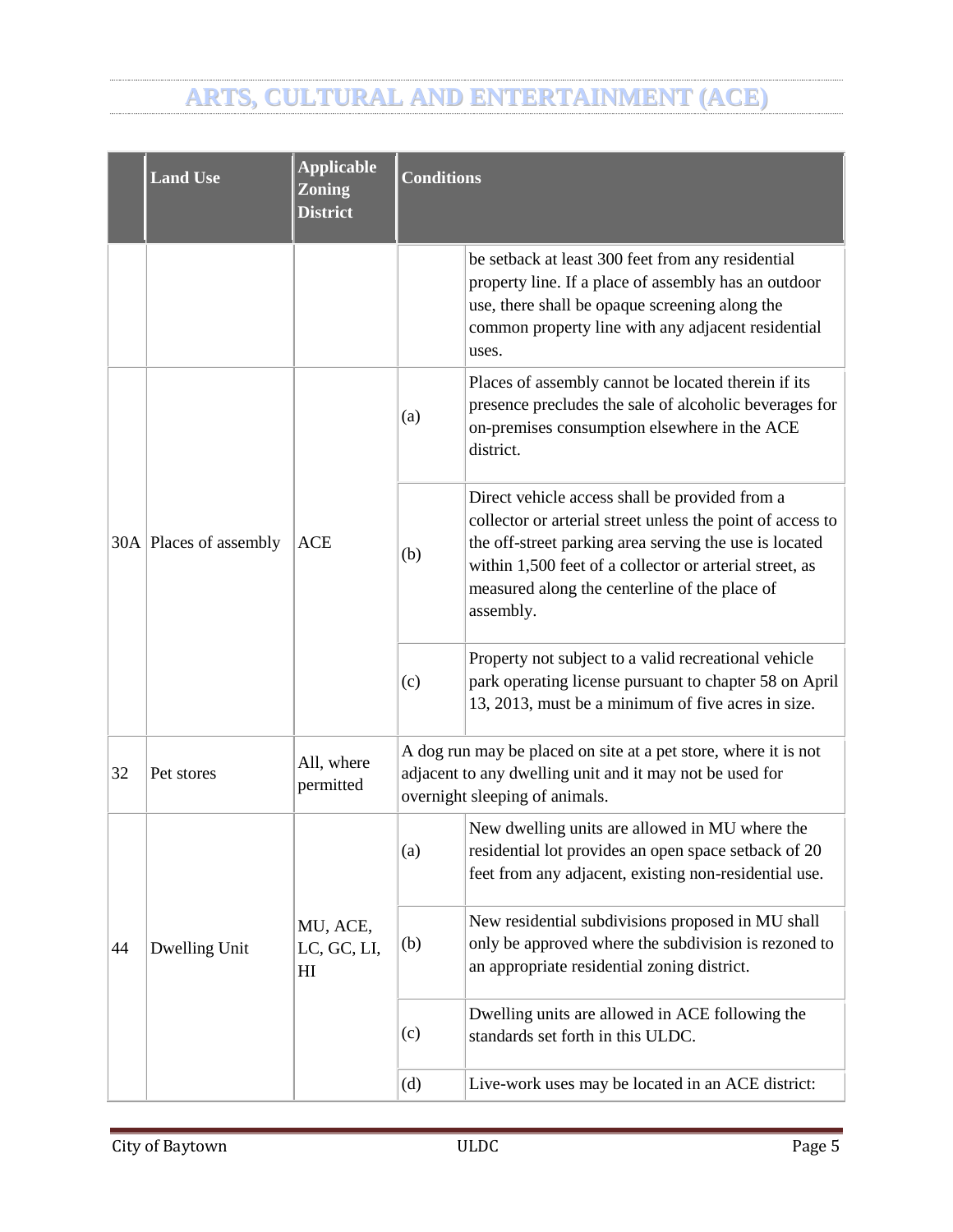| <b>Land Use</b> | <b>Applicable</b><br><b>Zoning</b><br><b>District</b> | <b>Conditions</b> |     |     |                                                                                                                                                  |
|-----------------|-------------------------------------------------------|-------------------|-----|-----|--------------------------------------------------------------------------------------------------------------------------------------------------|
|                 |                                                       |                   | i.  |     | Behind a business on its first floor as long as:                                                                                                 |
|                 |                                                       |                   |     |     | The exterior wall of the residential area is not<br>along Texas Avenue;                                                                          |
|                 |                                                       |                   |     |     | The exterior wall of the commercial use and<br>the primary entrance to the commercial use is<br>along Texas Avenue; and                          |
|                 |                                                       |                   |     |     | The commercial use occupies at least 25% of<br>the area of the first floor; and                                                                  |
|                 |                                                       |                   | ii. |     | Above the first floor where the residential unit<br>has frontage on Texas Avenue.                                                                |
|                 |                                                       | (e)               |     |     | When a mixed-use building fronts on Texas Avenue<br>in the ACE district, a residential use is allowed only                                       |
|                 |                                                       |                   | i.  | If: |                                                                                                                                                  |
|                 |                                                       |                   |     |     | No residential dwelling unit on the first floor<br>has a door opening onto the primary street;                                                   |
|                 |                                                       |                   |     |     | Less than 50% of the mixed-use building's<br>frontage on the first floor along a primary street<br>is used for residential dwelling unit(s); and |
|                 |                                                       |                   |     |     | The mixed-use building is not new<br>construction; or                                                                                            |
|                 |                                                       |                   | ii. |     | If the residential unit is above the ground floor.                                                                                               |
|                 |                                                       | (f)               |     |     | Dwelling units are allowed in LC in cases in which<br>they are allowed in an approved planned unit<br>development.                               |
|                 |                                                       | (g)               |     |     | A dwelling unit is allowed in GC, LI, and HI as an<br>accessory use for on-site security and management<br>purposes.                             |
|                 |                                                       | (h)               |     |     | A dwelling unit is allowed in MU as an accessory use<br>for on-site security and management purposes when<br>used as a commercial use.           |
|                 |                                                       | (i)               |     |     | Except as provided in condition $A44(g)$ , new<br>dwelling units cannot be constructed after April 13,                                           |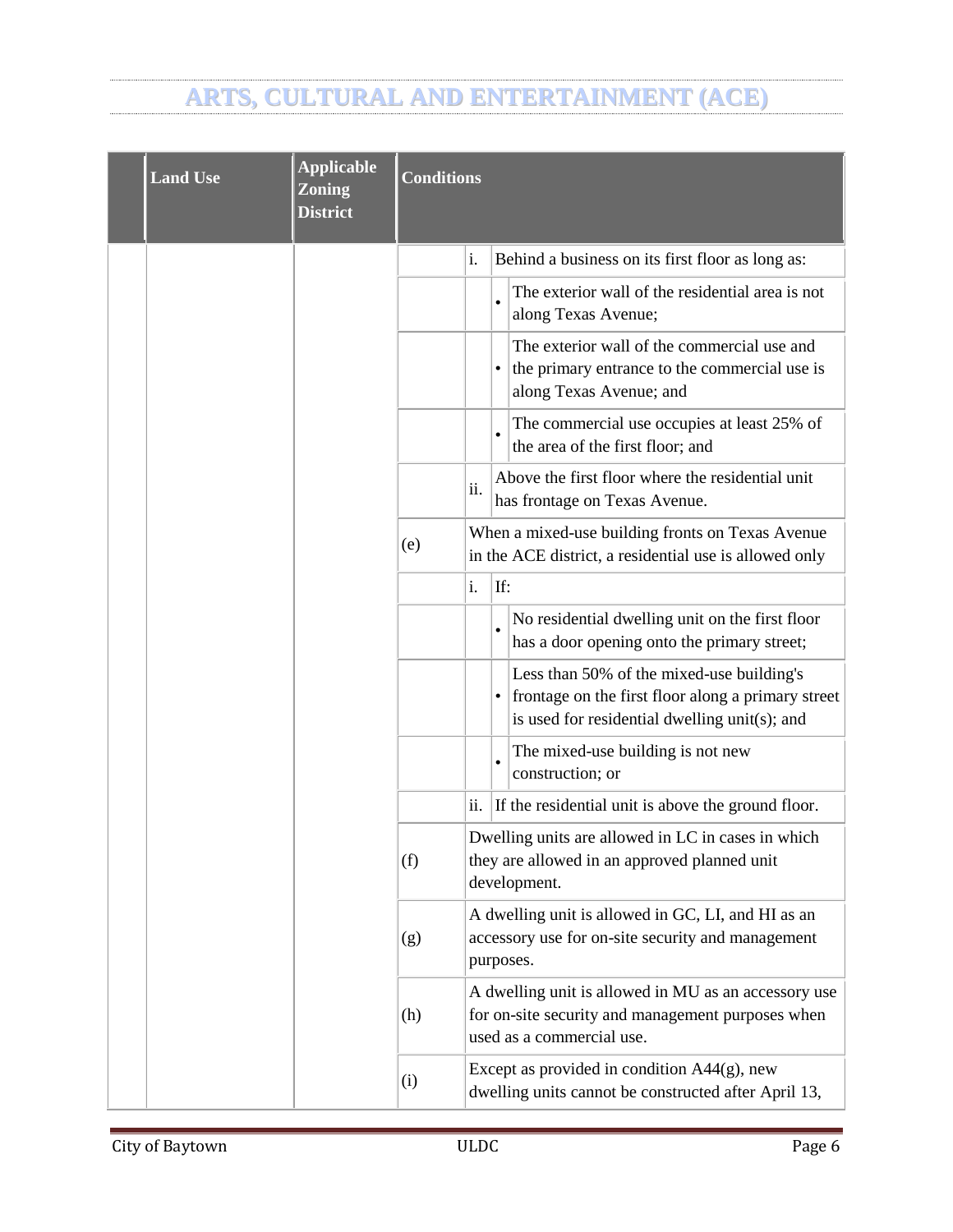|    | <b>Land Use</b>                                            | <b>Applicable</b><br><b>Zoning</b><br><b>District</b> | <b>Conditions</b>                                                                                                                                                                                                                        |                                                                                                                                                                                                                                    |  |  |  |
|----|------------------------------------------------------------|-------------------------------------------------------|------------------------------------------------------------------------------------------------------------------------------------------------------------------------------------------------------------------------------------------|------------------------------------------------------------------------------------------------------------------------------------------------------------------------------------------------------------------------------------|--|--|--|
|    |                                                            |                                                       |                                                                                                                                                                                                                                          | 2013, in GC.                                                                                                                                                                                                                       |  |  |  |
| 45 | Entertainment<br>facilities, including<br>bars and lounges | All, where<br>permitted                               |                                                                                                                                                                                                                                          | Entertainment facilities, including bars and lounges, are subject<br>to the restrictions under chapter 6 of the Code of Ordinances.                                                                                                |  |  |  |
|    |                                                            |                                                       | (a)                                                                                                                                                                                                                                      | All manufacturing (custom) activities are to be<br>contained entirely within a building.                                                                                                                                           |  |  |  |
| 49 | Manufacturing<br>(custom)                                  | All, where<br>permitted                               | (b)                                                                                                                                                                                                                                      | Storage or manufacturing of hazardous cargo and/or<br>materials is prohibited.                                                                                                                                                     |  |  |  |
|    |                                                            |                                                       | (c)                                                                                                                                                                                                                                      | All manufacturing (custom) activities shall be limited<br>to 10,000 square feet of floor area or less.                                                                                                                             |  |  |  |
| 50 | Outside sales and<br>display                               | All, except<br>LI<br>and HI                           | Outside sales and displays are limited in area to 500 square feet<br>or 10% of the gross floor area of primary uses, whichever is<br>greater, and shall be considered as retail sales floor area for<br>purposes of calculating parking. |                                                                                                                                                                                                                                    |  |  |  |
| 51 | Storage building                                           | All, except<br>LI<br>and HI                           | (a)                                                                                                                                                                                                                                      | Storage buildings are limited in area to 500 square<br>feet or 10% of the gross floor area of the primary use,<br>whichever is greater, and shall be considered as retail<br>sales floor area for purposes of calculating parking. |  |  |  |
|    |                                                            |                                                       | (b)                                                                                                                                                                                                                                      | Storage buildings must be placed behind the front<br>building frontage of the structure housing the primary<br>use.                                                                                                                |  |  |  |
| 55 | <b>Repair Business</b>                                     | All, where<br>permitted                               | (a)                                                                                                                                                                                                                                      | Outdoor storage shall be separated by opaque<br>screening from all adjacent uses and all public rights-<br>of-way.                                                                                                                 |  |  |  |
|    |                                                            |                                                       | (b)                                                                                                                                                                                                                                      | Repair work shall be performed wholly inside of an<br>enclosed structure.                                                                                                                                                          |  |  |  |
| 56 | Sandblasting                                               | MU, GC,<br>NSC, ACE,<br>LC                            | Sandblasting must be conducted wholly within an enclosed<br>structure.                                                                                                                                                                   |                                                                                                                                                                                                                                    |  |  |  |

<span id="page-8-0"></span>SEC. 3.01 - LOTS.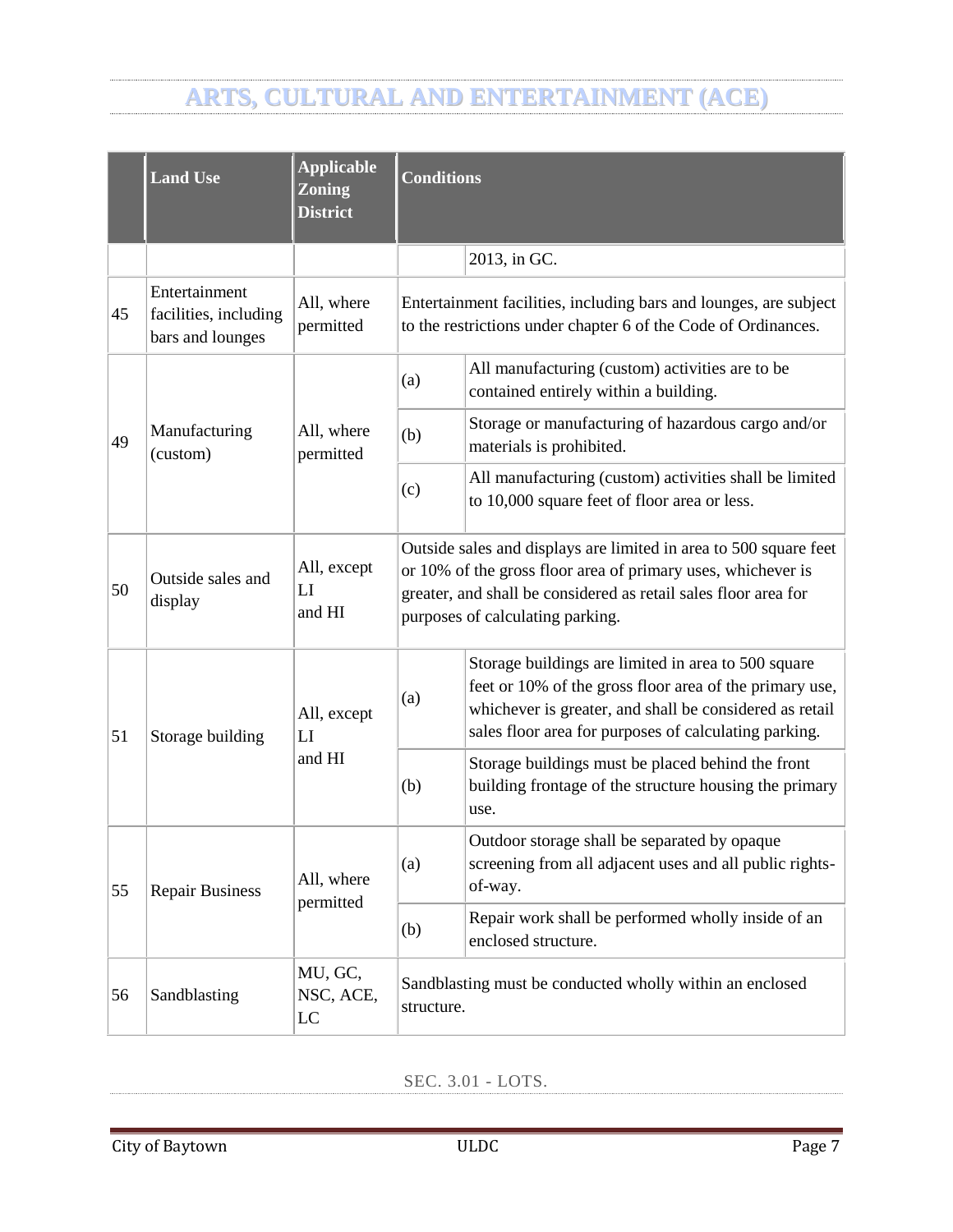- (a) *Previously platted lots.* No requirement of this section shall prevent the development of a legally platted lot approved by the planning and zoning commission prior to April 13, 2013, so long as the development meets all other applicable provisions of this ULDC.
- (b) *Area.* Each lot shall have a minimum area as set forth in table 3-1.
- (c) *Required frontage.*
	- (1) Each lot shall have frontage on a dedicated public right-of-way on which a street is accepted and built to the city's engineering standards or on a private, platted street that is built to the city's engineering standards as set forth in table 3-1.
	- (2) Each lot shall have a minimum width no less than the lot's minimum frontage width as set forth in table 3-1.
	- (3) Radial lots shall have at least 20 feet of frontage.
- (d) *Layout.* Where lot lines intersect the right-of-way, the lot lines shall be at a 90-degree angle with the right-of-way.

```
SEC. 3.02 - SETBACKS.
```
<span id="page-9-0"></span>(a) Double frontage lots shall have setbacks that are at least equal to the required front or side yard setbacks of adjacent lots.



*Figure 3-1. Double Frontage Lots*

(b) Parking stalls and drive aisles shall be allowed within all setbacks. Drive aisles with ingress/egress access to a collector or arterial street shall not be located parallel to a street so that turning movements occur within 20 feet of the property line. There shall be no parking stalls located along the entrance driveway/apron to the drive aisle, which may interfere with stacking of vehicles upon entrance to the property.

*Figure 3-2. Parking Stalls and Drive Aisles*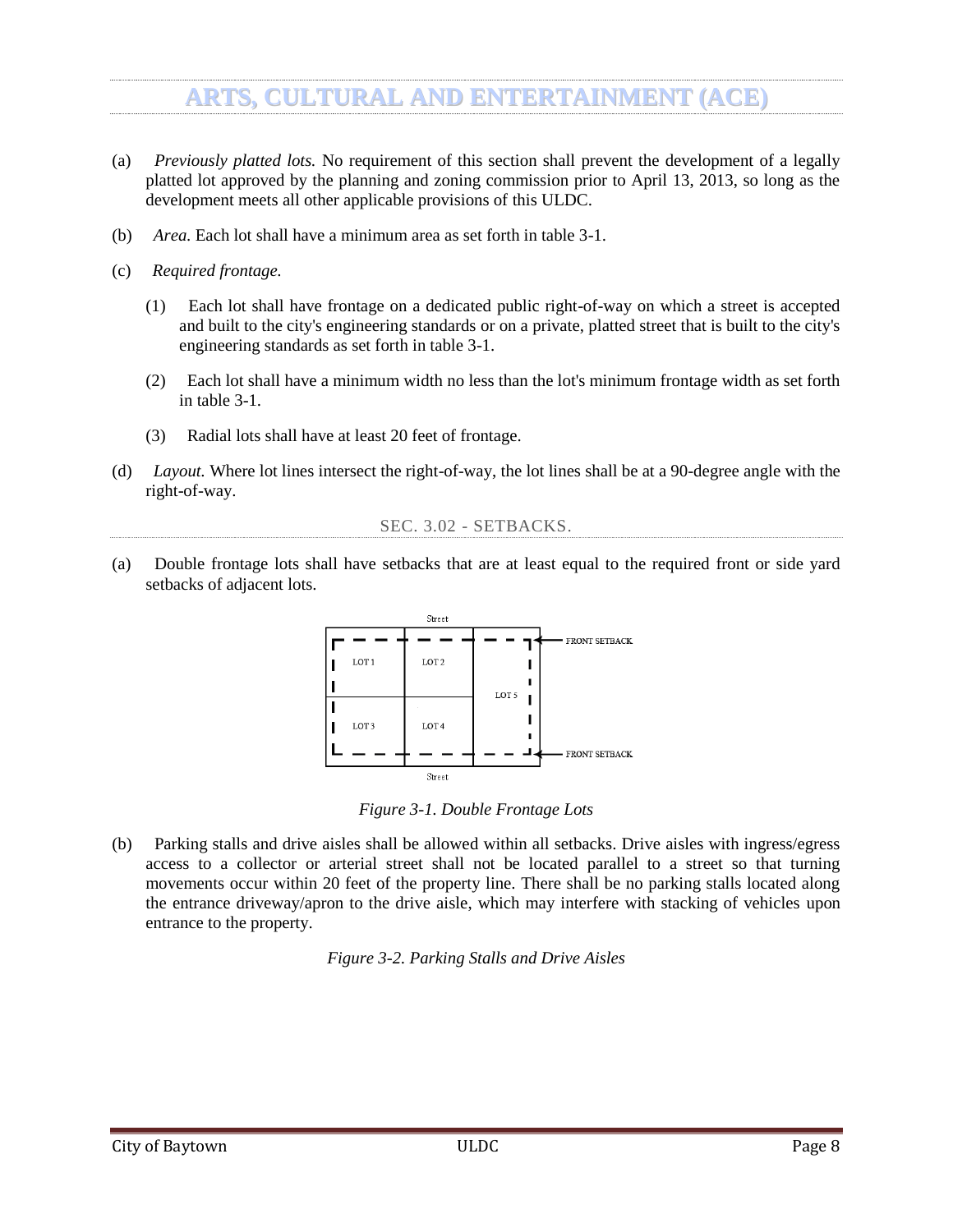

*Examples of Allowable Configurations*

| DRIVE AISLE -        | DRIVE AISLE                                   |  |
|----------------------|-----------------------------------------------|--|
| <b>6 STREETSCAPE</b> | <b>COLLECTOR OR</b><br><b>ARTERIAL STREET</b> |  |

*Examples of Configurations that are Not Allowed*

- (c) The following features may be located within required setbacks so long as they are in conformance with the visibility triangle standards in section 122-3 of the Code of Ordinances:
	- (1) Trees, shrubbery or other features of natural growth;
	- (2) Fences or walls may be placed in the front, side or rear yard setbacks provided that they do not violate sight triangles and provided that fences in the front yard setback are non-opaque;
	- (3) Off-street parking areas and sidewalks;
	- (4) Signs, if permitted by chapter 118 of the Code of Ordinances;
	- (5) Bay windows, architectural design embellishments and cantilevered floor areas of buildings that do not project more than two feet into the required setback;
	- (6) Eaves that do not project more than two feet into the required setback;
	- (7) Open outside stairways, entrance hoods, terraces, canopies, carports and balconies that do not project more than five feet into a required front or rear setback or more than two feet into a required side setback;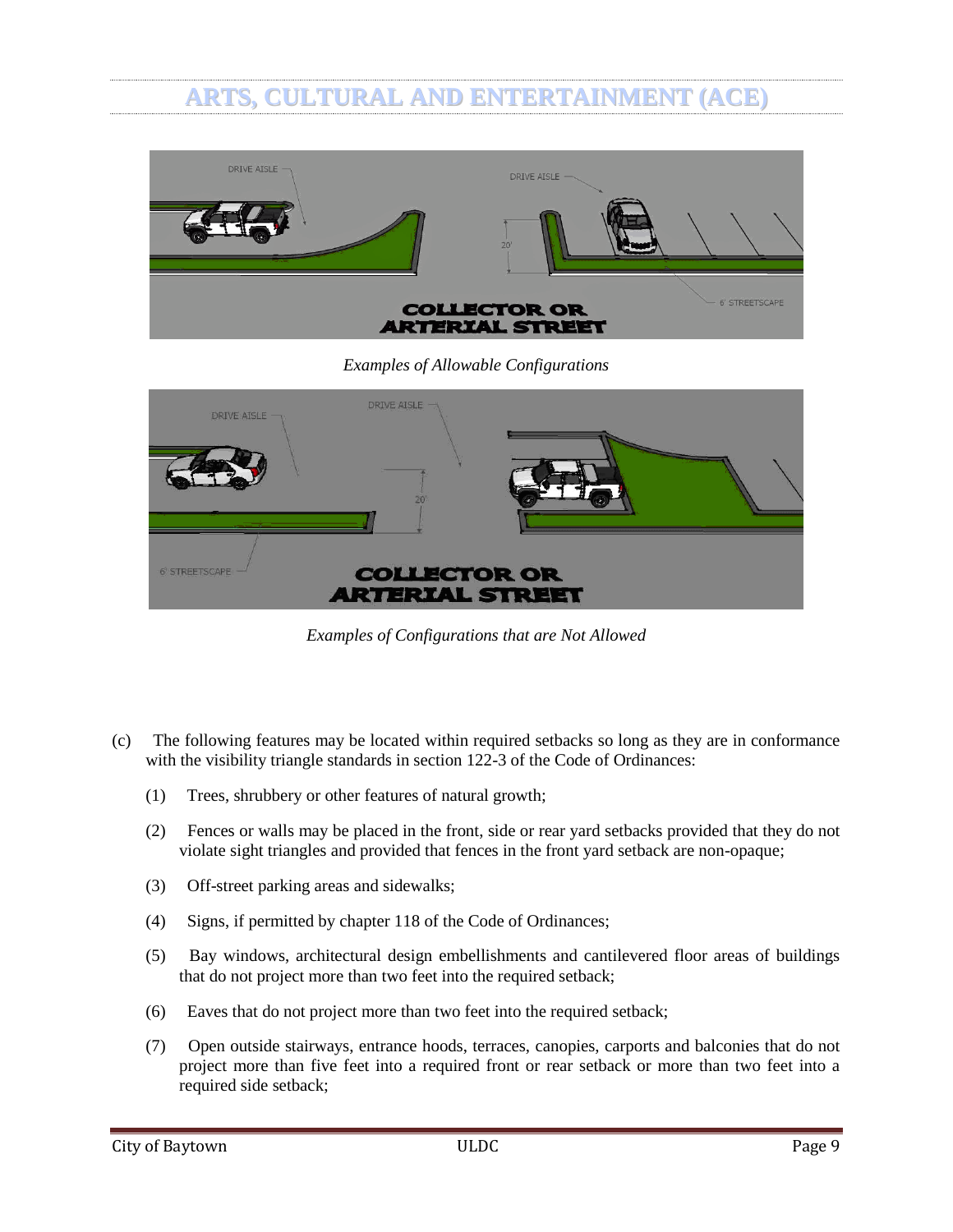- (8) Chimneys, flues and ventilating ducts that do not project more than two feet into a required setback and when placed so as not to obstruct light and ventilation;
- (9) Open, unenclosed porches that do not project more than five feet into a required front or rear setback or more than two feet into a required side setback;
- (10) Utility lines, wires and associated structures, such as power poles; and
- (11) Mechanical equipment, such as air conditioning units, pool filtering and heating equipment, water softeners and similar equipment, if the equipment does not restrict pedestrian access through such setbacks and if it is totally screened from view from abutting property and rightsof-way by fences, walls or landscaping.

SEC. 3.03 - HEIGHT.

- <span id="page-11-0"></span>(a) *Buildings.* Each zoning district shall have a maximum building height as specified in table 3-1.
	- (1) Building height shall be measured as the vertical distance between the average finished grade at the base of the building and the mean height of the roof. The mean height of the roof is determined by averaging the highest and lowest points of the roof.
	- (2) For fences or walls, height shall be measured on the side with the least vertical exposure above the finished grade to the top of the fence or wall.
	- (3) Buildings in the heavy industrial (HI) zoning district have a maximum height of 60 feet unless the entire building is equipped with a National Fire Protection Association ("NFPA") 13 fire sprinkler system, then the maximum height shall be 75 feet.
- (b) *Exemptions.* The following structures and features shall be exempt from the height requirements of this ULDC to the extent indicated:
	- (1) Chimneys;
	- (2) Cupolas, widow walks;
	- (3) Utility poles and support structures;
	- (4) Cooling towers and ventilators;
	- (5) Municipal or other state or county government utility infrastructure; and
	- (6) Spires and church steeples.

SEC. 3.04 - LOT COVERAGE.

<span id="page-11-2"></span><span id="page-11-1"></span>Each lot or tract shall conform to the maximum lot coverage standard set forth in table 3-1.

DIVISION 2. - OPERATIONAL PERFORMANCE STANDARDS

SEC. 3.08 - STANDARDS.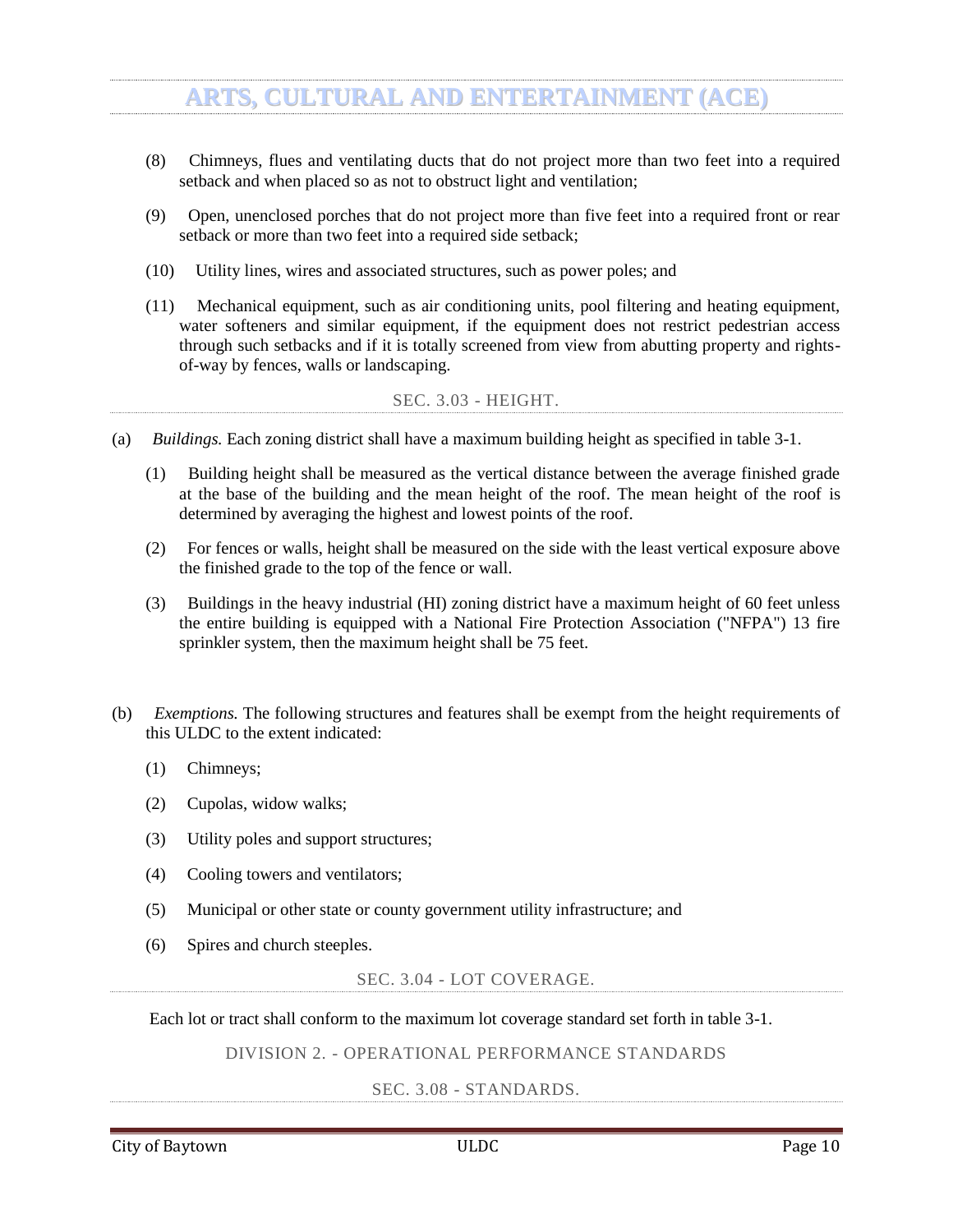Under this division, the following standards shall apply:

- (a) *Noise.* Sites shall be laid out and uses shall be operated to prevent noise from becoming a nuisance to adjacent single-family and duplex uses;
- (b) *Vibration.* All uses shall be operated so that ground vibration is not perceptible outside the lot lines of the site on which the use is located;
- (c) *Fire and explosive hazards.* Underground storage tanks for flammable liquids and gasses shall be located at least 50 feet from the lot line of lots that contain a single-family or duplex use; aboveground tanks shall be set back at least 100 feet from such lot lines, unless the board of adjustment determines, based on information provided by the applicant, that a 50-foot setback will ensure compliance with all applicable state standards. The storage tank setback requirements of this subsection shall not apply to tanks that are necessary to single-family or duplex units; and
- (d) *Light and glare.* The following operational performance standards shall apply:
	- (1) All exterior lighting shall be hooded or otherwise shielded so that the light source is not directly visible from property that contains a single-family or duplex;
	- (2) All lighting shall be shielded so that substantially all emitted light falls within the property line of the property from which the light emanates;
	- (3) All exterior building floodlights shall be shielded so that all emitted light falls upon the property from which the light emanates;
	- (4) No illumination shall produce direct, incident or reflected light that interferes with the safe movement of motor vehicles on public streets. The types of lighting that shall be prohibited by this subsection shall include but not be limited to any light that may be confused with or construed as a traffic control device and any animated, flashing or changing intensity lights, except for temporary holiday displays; and
	- (5) Electromagnetic interference. No operations or activities shall be conducted that cause electrical disturbances to be transmitted across lot lines.
- (e) *Screening.* Non-residential and multifamily residential development, including off-street parking areas associated with such developments, shall be screened from view of adjacent single-family or duplex use and any property zoned SFE, SF1, SF2, or OR. Such visual screening shall be accomplished through the use of opaque fence meeting the requirements of division 2 of article X of chapter 18, pertaining to buffer fencing, along the lot line that is adjacent to the single-family or duplex use or property zoned SFE, SF1, SF2 or OR. Mechanical equipment, outdoor storage areas and refuse collection areas shall be completely shielded from view of adjacent single-family or duplex uses, scenic corridors or property zoned SFE, SF1, SF2 or OR by an opaque fence or wall made of material specified in division 2 of article XII of chapter 18 that is at least one foot taller than the site feature being screened from view, provided this shall not be interpreted as requiring screening, fences, or walls to be taller than ten feet. Fences, walls and buffers must comply with all other requirements of the ULDC.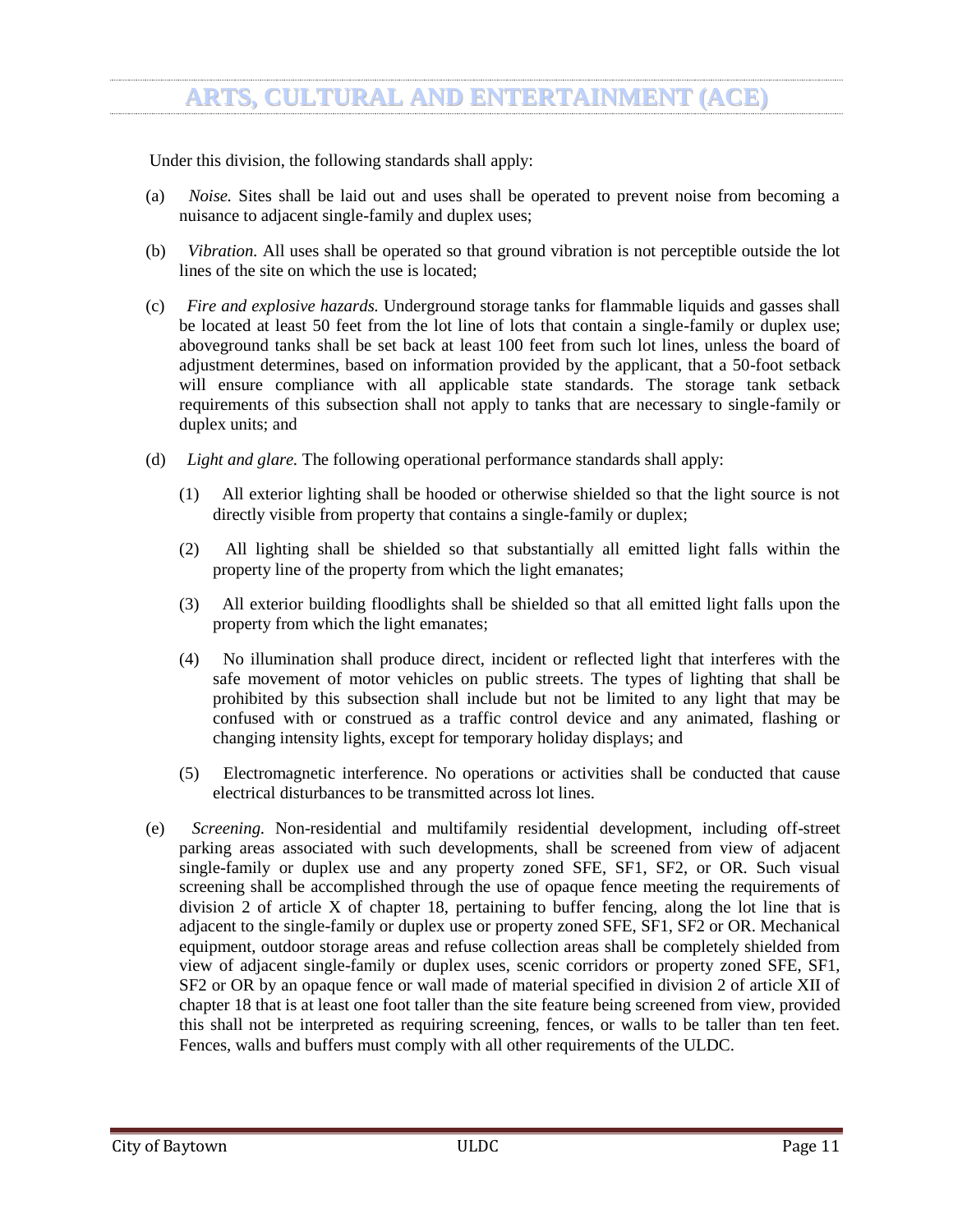(f) *Drilling, oil or gas operations.* Subsection (e) of this section shall not apply to drilling, oil or gas operations. All drilling, oil or gas operations must be in compliance with the Code, including chapter 62 and this ULDC.

SEC. 3.09 - COMPLIANCE.

<span id="page-13-0"></span>Any use existing on April 13, 2013, that does not comply with one or more of the operational performance standards of this section shall not be deemed a nonconforming use for the purposes of this ULDC.

<span id="page-13-1"></span>

| DIVISION 3. - NON-RESIDENTIAL ZONES |  |
|-------------------------------------|--|
|                                     |  |
|                                     |  |
|                                     |  |
|                                     |  |
| SEC. 3.10 - APPLICABILITY.          |  |
|                                     |  |

<span id="page-13-2"></span>Any parcel zoned one or more of the non-residential zoning categories shall comply with the architectural and site design standards listed in this section.

- (b) *Architectural.* The following standards apply only to all building facades that face a street or public right-of-way and to each whole story that is completely or partially within 40 feet in height as measured from the finished floor elevation:
	- (1) *Articulation and relief.*
		- a. Buildings over 40 feet in length shall have some sort of building relief of at least 12 inches which may include pilasters, columns, niches, or other variations in building plane.
		- b. Buildings over 25 feet in height shall utilize ledges, brick or stone courses, or other variations in building plane in order to delineate each story.
	- (2) *Style elements.* Style elements affect the building(s) entrance treatment and hierarchy, provide for architectural embellishment, or enhance the transition from public property to private property.
		- a. Buildings facing any street or public right-of-way, except public alleys, shall be required to utilize two different style elements.
		- b. Acceptable style elements include, but are not limited to, recessed entries, stoops, storefront bay windows, public/private entrance differentiation, permanent decorative awnings, canopies, overhangs, porches, arcades, balconies, outdoor patios, public art displays, and plaza space.
- (c) *Site design.*
	- (1) Sidewalks in conformance with chapters 18 and 122 of the Code of Ordinances shall be installed from property line to property line at the expense of the property owner in all adjacent rights-of-way prior to the issuance of a certificate of occupancy or completion for a new commercial building.
	- (2) A connection from the primary building entrance to the public sidewalk system shall be provided using an all-weather surface.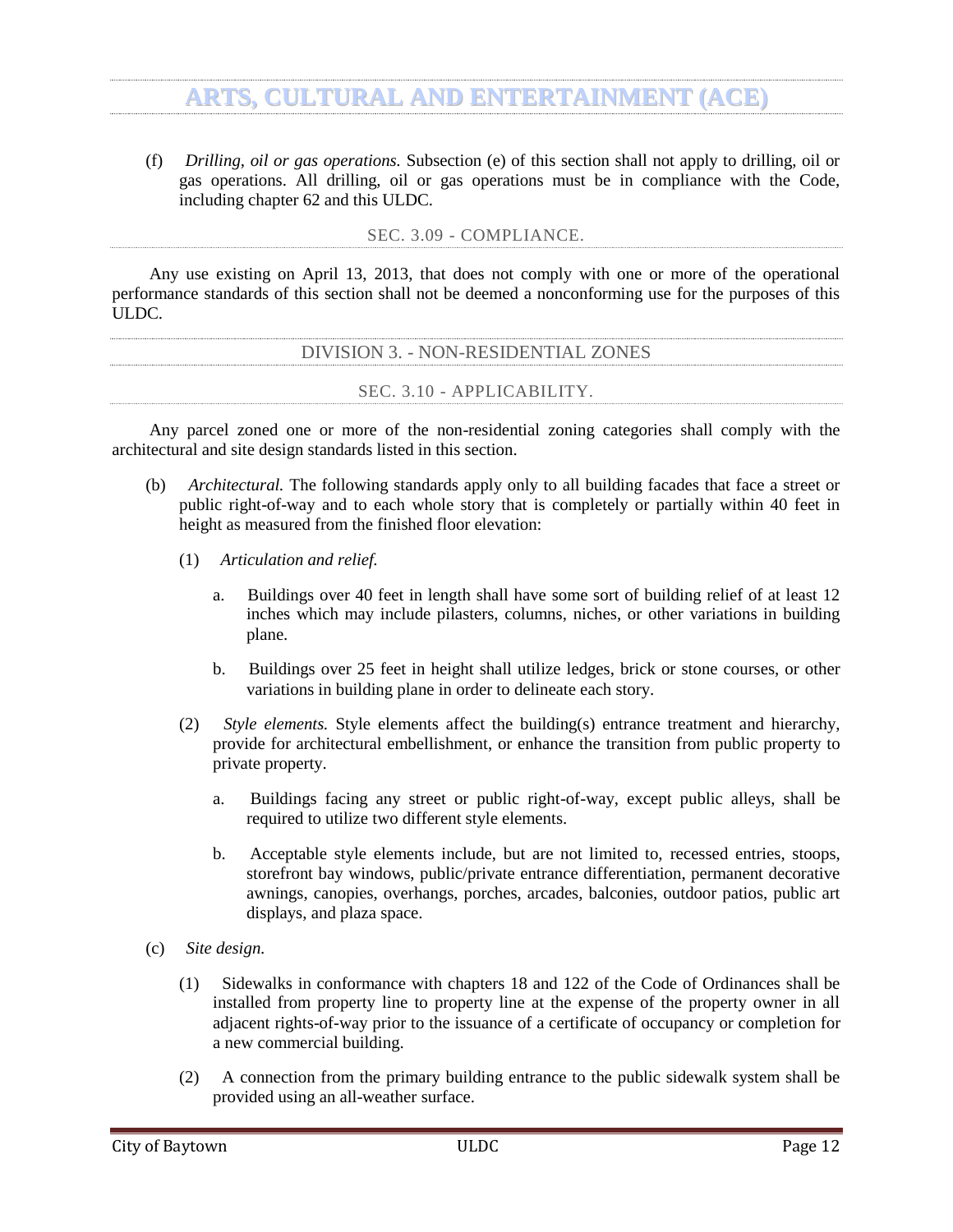- (3) Detention facilities shall be setback at least 30 feet from all public rights- of-way and shall be screened from view from public streets. Detention facilities may encroach into the required 30-foot setback if they are designed and maintained as a landscaped feature. Detention facilities must be separated from all adjacent uses by an opaque screen.
- (4) Commercial waste enclosure(s). Commercial waste enclosures shall be incorporated into the overall design of the building and landscape so that visual impact of brush and commercial waste containers are fully contained and out of view from adjacent properties and public rights-of-way. Commercial waste enclosures shall be:
	- a. Located in the rear or side yard;
	- b. Subject to setback standards described in Table 3.1;
	- c. Placed a minimum distance of 20 feet from any public right-of-way, public sidewalk, or property line that abuts a residential zoning district or any residential use;
	- d. Constructed of any one or more of the following materials and include an opaque gate:
		- Redwood:
		- Rough cedar;
		- Pressure treated lumber;
		- Brick;
		- Concrete; and
		- Masonry materials as defined within article IV of the ULDC.

Metal and plastic are prohibited materials for any visible exterior wall of the commercial waste enclosure, except for the required opaque gate; and

- e. A minimum height of the greater of (i) six feet or (ii) one foot taller than the waste container; provided that the maximum height shall not exceed ten feet in height.
- (d) *Landscape.* The standards for landscaping are set forth in chapter 18 of the Code of Ordinances.

#### SEC. 18-93. - SIDEWALKS.

<span id="page-14-0"></span>(a) *Definitions.* The following words, terms and phrases, when used in this section, shall have the meanings ascribed to them in this subsection, except where the context clearly indicates a different meaning:

*Construction* means the building or placement of any structure requiring a permit from the city.

*Impervious surface* means any type of improvement to real property that will prevent water from passing through to the soil below.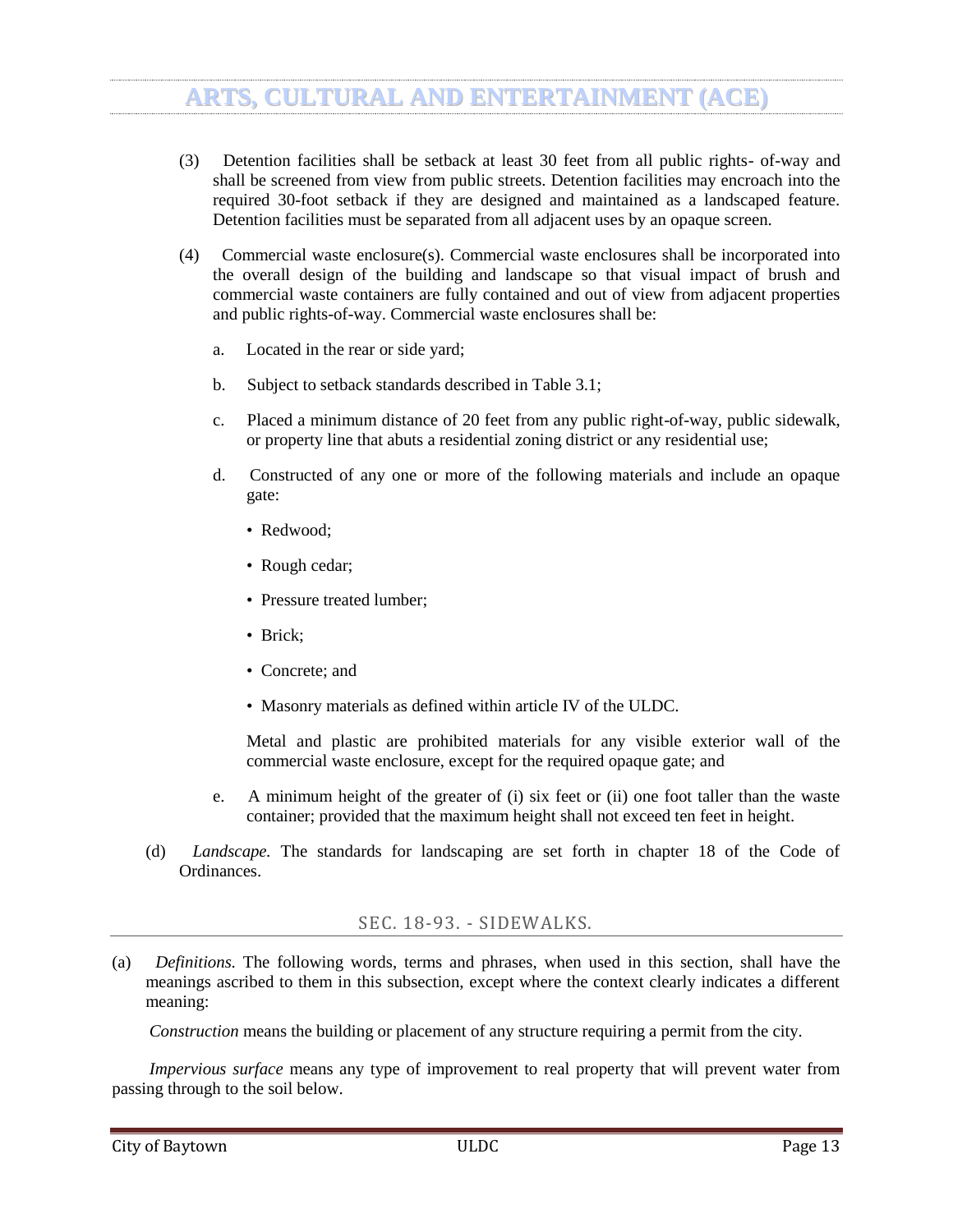*Primary non-residential structure* means the main structure on a lot or parcel that is anything other than a primary residential structure.

*Primary residential structure* means the main dwelling unit on a lot or parcel that is:

- (1) A detached one- or two-family dwelling; or
- (2) A townhome not more than three stories above grade plane in height, with separate means of egress, and open to a public right-of-way or yard on at least two sides.

*Sidewalk* means a paved path for the use of pedestrians constructed:

- (1) In the right-of-way between the curb lines or the edge of pavement of a roadway and the adjacent property lines; or
- (2) In an easement on private property dedicated to the city or the public for which a sidewalk is permitted to be built.
- (b) *Required.* Except as provided in subsection (c) of this section, sidewalks conforming to the requirements of chapter 122 of this Code shall be constructed when a permit is issued for any of the following:
	- (1) Construction of a primary residential structure in a subdivision platted after July 26, 2012;
	- (2) Construction of a primary non-residential structure within any zoning district with the exception of a LI or HI zoning district; or
	- (3) Construction on a primary non-residential structure or the parking area serving a primary nonresidential structure that would result in either:
		- a. A 30-percent aggregate increase in the existing gross area of impervious surface on the property in any zoning district with the exception of the HI zoning district; or
		- b. Five thousand square feet of new impervious surface area, on the property in any zoning district with the exception of LI or HI zoning district.
- (c) *Exempt.* Construction of sidewalks shall not be required:
	- (1) On a property where a primary residential structure in a residential zoning district, as determined by the ULDC, is being constructed but there is not enough space within the right-ofway to construct a sidewalk as determined by the director of engineering;
	- (2) When a residential lot is platted after July 26, 2012, in an existing residential area where less than 80 percent of the existing homes have sidewalks;
	- (3) On property where a governmental agency prohibits the construction of sidewalks and the applicant has provided to the chief building official current documentation to this effect from the governmental agency; or
	- (4) When, in the opinion of the chief building official, the installation of sidewalks would not be feasible due to planned public improvements and the owner or developer, in lieu of constructing a sidewalk, pays at the time of the issuance of a building permit a fee. Such fee shall be in an amount equal to the cost of the construction of the sidewalk per square foot based upon the competitively bid prices obtained by the city for its annual concrete work contract.
- (d) *Appeals.* Appeals from a decision of the chief building official shall be made in accordance with section 18-58.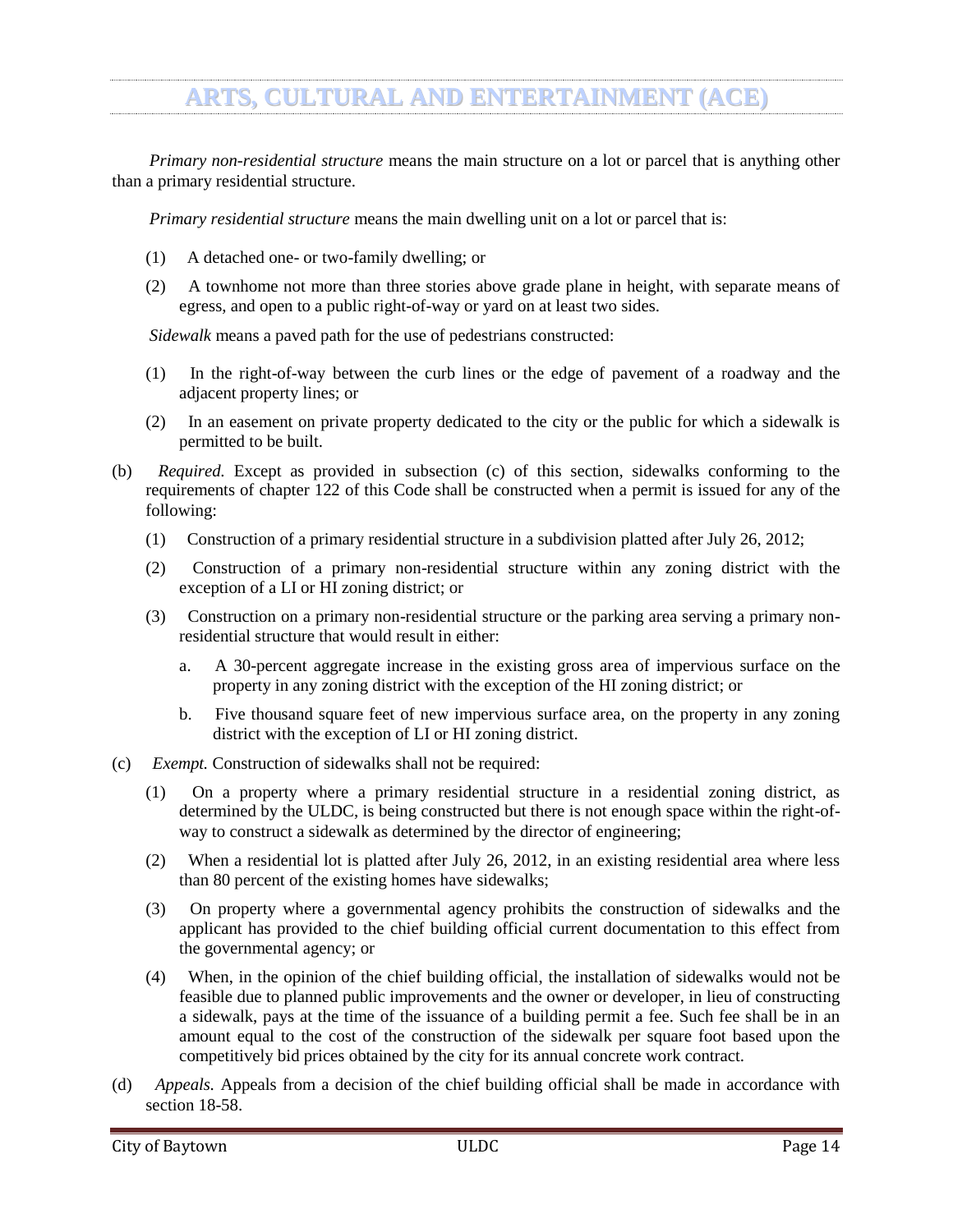- (e) *Violation.* It shall be unlawful for any person to willfully or maliciously tear up, injure, deface or destroy any sidewalk, or any portion thereof.
- (f) *Enforcement.*
	- (1) Any violation of this article shall constitute a misdemeanor punishable, upon conviction, by a fine as provided in section 1-14.
	- (2) In addition to enforcement action taken pursuant to subsection  $(f)(1)$ , certificates of occupancy and certificates of completion shall be withheld until repairs required in subsection (d) of this section have been made and approved by the chief building official.

#### ARTICLE XIV. - LANDSCAPING

#### SEC. 18-1201. - GENERAL REGULATIONS.

- <span id="page-16-1"></span><span id="page-16-0"></span>(a) *Title.* This article shall be known and may be referred to as the "Landscaping Ordinance of the City of Baytown" or simply as the "Landscaping Ordinance."
- (b) *Purpose.* This article is adopted for the purpose of promoting the public health, safety and general welfare of the citizens of the city and is intended to achieve one or more of the following:
	- (1) To create an aesthetically pleasing environment that improves the quality of life for citizens;
	- (2) To enhance property values and to protect public and private investment;
	- (3) To promote the beautification of the city;
	- (4) To provide adequate light and air space;
	- (5) To prevent overcrowding of land;
	- (6) To ensure that the local stock of trees and vegetation is replenished; and/or
	- (7) To stabilize the environment's ecological balance by contributing to the processes of air purification, oxygen regeneration, ground water recharge, stormwater runoff, and soil erosion retardation, while at the same time aiding in noise, glare and heat abatement.
- (c) *Applicability.* The provisions of this article shall apply to all nonresidential developments, as that term is defined in section 18-1202, within the city, unless specifically provided otherwise in this article.
	- (1) The landscaping provisions contained in this article shall become applicable to each individual nonresidential lot at the time an application for a new commercial permit is made. When remodeling, redevelopment or reconstruction is proposed on nonresidential property that would result in an expansion of gross floor area, parking lot area, or vehicular surface area, the following provisions apply:
		- a. When remodeling, redevelopment or reconstruction is proposed on nonresidential property that would expand existing gross floor area of the lot's structure or structures by less than 50 percent, only the portion of the site where the expansion is located is subject to the provisions of this article.
		- b. When remodeling, redevelopment, reconstruction or expansion is proposed on nonresidential property that would expand existing gross floor area of the lot's structure or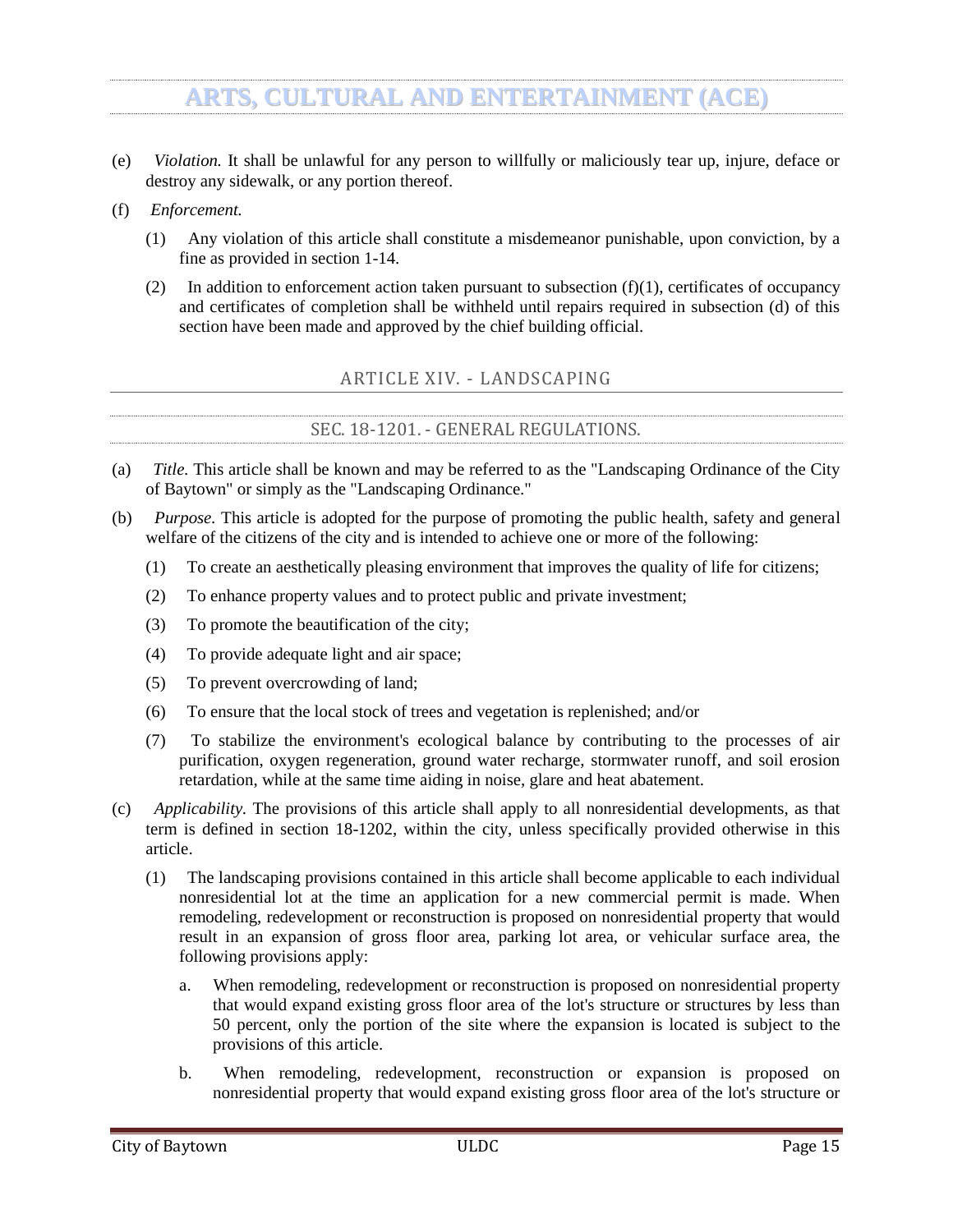structures by 50 percent or more, the entire property must comply with the provisions of this article. The removal of any portion of an existing building is not required for compliance with this subsection (c)(1)b.

- c. If within a three-year period the impervious surface area of a nonresidential development is increased by 25 percent or more or if within a three-year period 25 percent or more of the impervious surface area of a nonresidential development is reconstructed, the requirements of section 18-1206 shall be applied only to the area where the expansion or reconstruction occurs. This provision shall apply only when such expansion or reconstruction is not a part of a structural remodeling, redevelopment or reconstruction project.
- (2) All landscaping requirements under this article shall run with the land and shall apply against any owner or subsequent owner.
- (3) Each phase of a phased project shall comply with the requirements of this article. If the nonresidential development is to be construed in phases, phase lines shall be drawn 20 feet or more from developed site elements (parking, buildings, ponds, etc.). The portion of the land remaining for subsequent phases shall be no less than three-fourths of an acre.
- (4) This article shall have no application to nonresidential developments with parking lots of less than 5,000 square feet.
- (d) *Inconsistent provisions and conflict with other regulations.* In the event that any provision of this article is inconsistent or in conflict with any other provision of this article or any other ordinance or regulation of the city, the more stringent provision shall control, unless otherwise specifically stated.
- (e) *Transitional provisions.*
	- (1) *Building permits.* Except as specifically provided in this article, the provisions of this article shall not affect any valid building permit issued or any valid building permit application filed prior to August 2, 1998, provided that construction pursuant to such permit, is commenced within six months of the date of issuance of the permit and diligently pursued, as determined by the chief building official, to completion in accordance with the applicable regulations of the city.
	- (2) *Subdivision plats.* Except as specifically provided in this article, the provisions of this article shall not affect any preliminary plat or final plat approved pursuant to the regulations of chapter 126.

| SEC. 18-1202. - DEFINITIONS. |
|------------------------------|
|------------------------------|

<span id="page-17-0"></span>For the purpose of interpreting and administrating the provisions of this article, the words defined in this section shall be given the meanings set forth below. All other words shall be given their common, ordinary meanings, as the context may reasonably suggest.

*Caliper* means the diameter of a tree at 18 inches above ground level.

*Commission* means the city's planning and zoning commission as presently constituted, or any successor commission.

*Developed land* means that portion of real property which has been altered from its natural landscape by the construction or reconstruction of any structure, parking lot, or other improvement.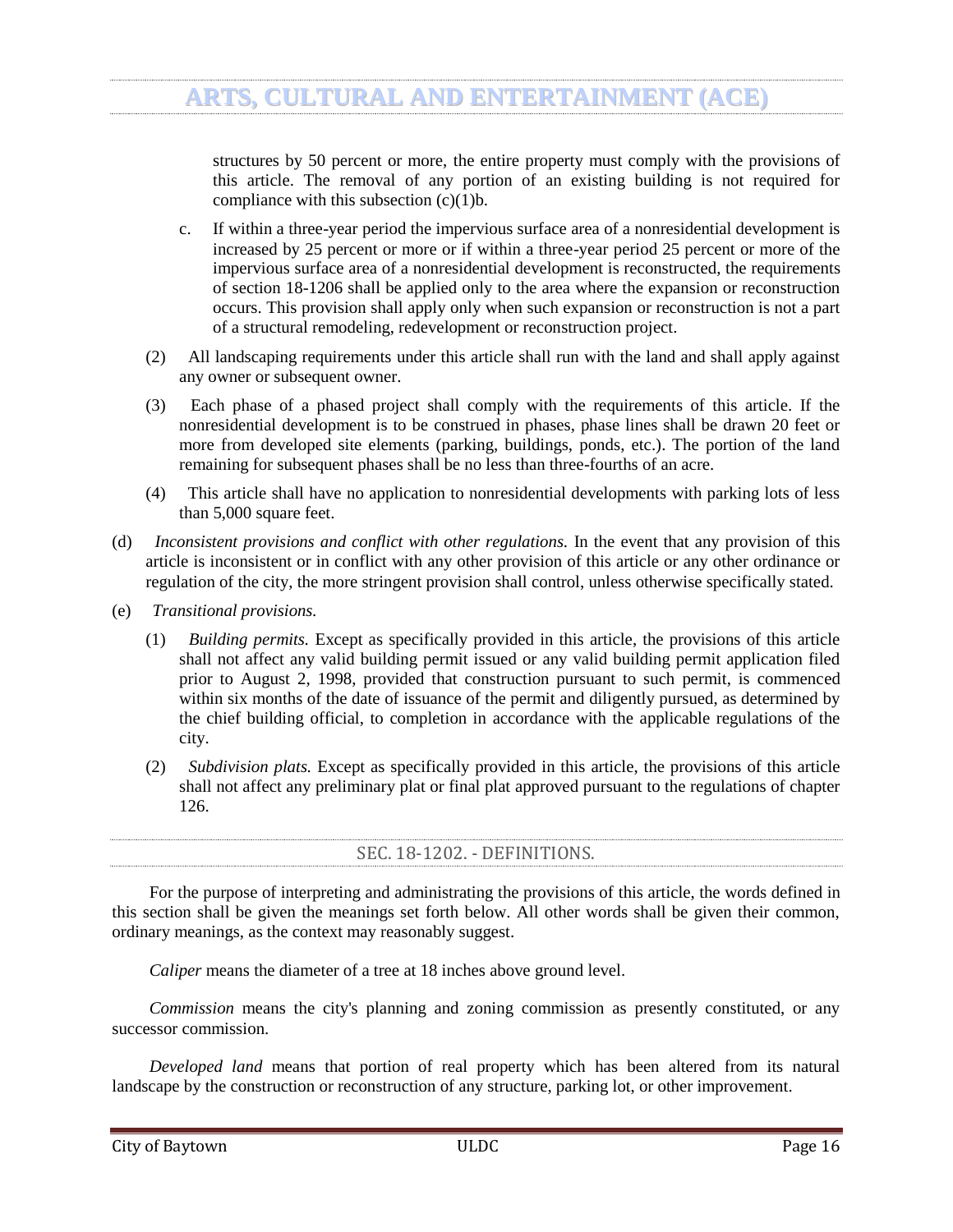*Director* means the director of planning and development services.

*Duplex* dwelling use means the use of a lot for two dwelling units within a single building or structure.

*Dwelling unit* means a building or portion of a building that is arranged, occupied or intended to be occupied as a residence and includes facilities for sleeping, cooking and sanitation.

*Evergreen tree* means a tree that retains some or all of its leaves throughout the year, which can be used for the purposes of providing a visual screen.

*Existing tree* means a tree which is located on the property prior to a new construction permit being issued by the city.

*Groundcover* means a spreading plant including sods and grasses less than 18 inches in height that may be used for erosion control.

*Impervious surface* area means any surface area that prevents infiltration of water into the soil. Impervious surface may include, but not be limited to, those surfaces covered by asphalt, concrete, crushed stone, clay, bedrock, limestone and compacted soil.

*Landscape reserve* means undeveloped property which is left in its natural state and is of sufficient size for the growth of plants and trees.

*Large tree* means a tree, under normal growth conditions, that reaches a mature height at or above 40 feet. A tree that, at the time of planting, is at least 12 feet tall above grade and has a minimum caliper of three inches.

*Mulch* means various substances that are placed around plants to prevent evaporation, to control weeds and to control soil erosion. Mulch material includes, but is not limited to, organic substances and various forms and sizes of natural rocks.

*Multi-family dwelling* means the use of a lot for three or more dwelling units within a single building.

*New commercial permit* means a building permit required for the construction and/or development of all new nonresidential developments. Nonresidential means any use other than single-family or duplex dwelling use, and expressly includes, but is not limited to, uses associated with multi-family dwellings, manufactured home parks, mobile home parks, RV parks and commercial developments within the city.

*Parking space* means a space used for parking a motor vehicle and satisfying all of the applicable requirements for off-street parking contained in chapter 112.

*Shade tree* means any self-supporting woody plant with one well-defined trunk and a distinct definite formed crown.

*Shrub* means a woody perennial plant differing from a perennial herb by its more woody stem and from a tree by its low stature and habit of branching from the base.

*Single-family dwelling use* means the use of a lot for one dwelling unit.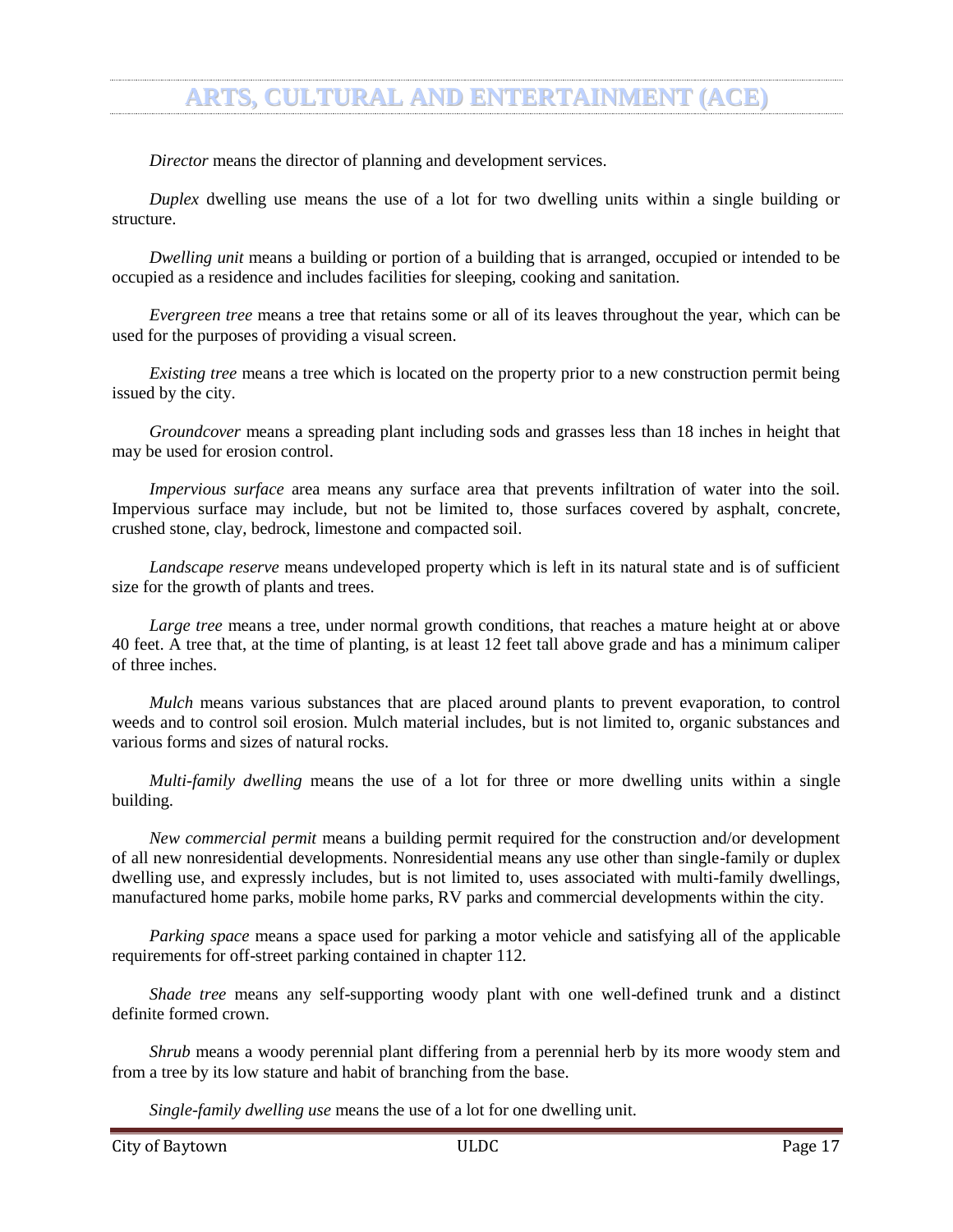*Small tree* means a type of tree that, under normal growth conditions, that reaches a mature height between 20 and 40 feet. A tree that, at the time of planting, is at least six feet tall above grade and has a minimum caliper of two inches.

*Streetscape* means the landscaping along the property adjacent to the street rights-of-way as required to be landscaped pursuant to this article.

*Tree* means any self-supporting woody plant with one well-defined trunk two inches in diameter or greater.

SEC. 18-1203. - ELIGIBLE TREES, SHRUBS, AND GROUNDCOVER.

<span id="page-19-0"></span>All forms of landscaping are suitable including flowers, ground cover, shrubs, trees and the various forms and sizes of mulch. Unless expressly stated otherwise, all trees shall be a minimum of five feet in height immediate upon planning and have a minimum 1½-inch caliper. All shrubs must be a minimum size of one gallon and be a minimum of 1½ feet in height when planted. Plant height shall be measured from average grade after planting.

SEC. 18-1204. - LANDSCAPE PLAN REQUIREMENTS.

<span id="page-19-1"></span>When a new commercial permit is required, the owner shall provide the director as part of his construction documents a landscape plan containing the following information:

- (1) The location of existing boundary lines and dimensions of the tract and the square footage of the total off-street parking area;
- (2) The location of existing and proposed utility easements on or adjacent to the lot and the location of overhead power lines and any underground utilities;
- (3) A description of adjacent land uses, existing developments and roadways;
- (4) The location, size and type of proposed landscaping in areas to be landscaped and the size of proposed landscaped area;
- (5) The location, species and diameter of existing trees having a caliper of 1½ inches or larger. Landscape reserves with numerous trees may be outlined with a description of existing trees to be preserved; and
- (6) All other information necessary for verifying that the minimum landscaping requirements have been satisfied pursuant to this article.

#### SEC. 18-1205. - LANDSCAPING REQUIREMENTS.

<span id="page-19-2"></span>(a) The owner of the property on which an off-street parking area is located shall be required to provide interior landscaped open spaces for any parking lot 5,000 square feet or larger. All areas within the parking lot's perimeter are counted toward the landscape requirement, including the planting islands, curbed areas, parking spaces, and all interior driveways and aisles. The required landscape open space area shall be calculated as follows:

Total Off-street Parking Percent of the Off-street Parking Area that must be a Landscaped Open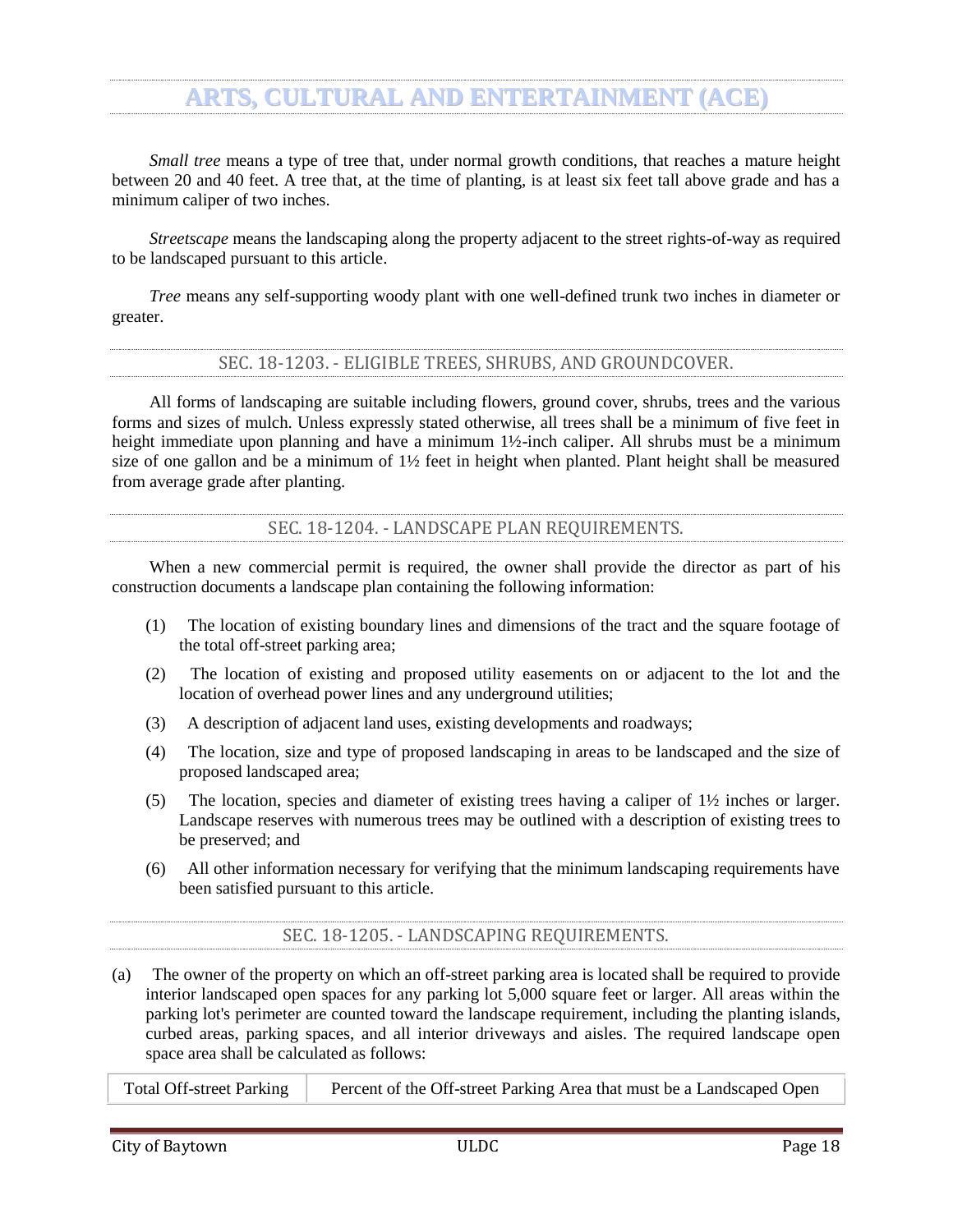| Area                       | Space Area |
|----------------------------|------------|
| 5,000 $-9,999$ square feet | 5 percent  |
| Over 9,999 square feet     | 7 percent  |

At least 50 percent of the required landscaped open space shall be located within the parking lot as an island or as a peninsula in order to be applied towards the landscaped requirements of this section. The remaining 50 percent of the required landscape open space may be located outside of the parking lot, but must be located forward of the rear building line of the primary structure and be visible from the public street.

(a) A minimum of one shade tree and four shrubs shall be planted and maintained for each 350 square feet or portion thereof of landscaped open space area. Credit may be given or received for preservation of existing trees as follows; provided, that the existing trees are located near or within the parking lot's perimeter, in good form and condition and reasonably free of damage by insect, disease or other affliction, as determined by the director:

| <b>Existing Tree Caliper</b> | <b>Tree Credit</b> |
|------------------------------|--------------------|
| $1\frac{1}{2}$ –6 inches     |                    |
| Over $6 - 12$ inches         | ↵                  |
| Over 12 inches               | 3                  |

(c) Groundcover or mulch is required in swales, drainage areas, parking lot islands, landscape reserves and all unpaved portions of the property that is not otherwise used for a parking lot, building site or other improvement.

- (d) All persons subject to this ordinance must replace dead landscaping or landscaping that has been removed by any means and for any reason within 45 days of receipt of written notification by the director. Failure to replace landscaping as required by this section shall constitute a violation of this article punishable as provided in section 18-1208.
- (e) That portion of any off-street parking area, not otherwise required by section 112-4 that is located at a site primarily used for the storage of vehicles is exempt from the requirements of this section. Additionally, public schools of an elementary or secondary level and recreational areas owned by such schools shall be exempt from the requirements of this section.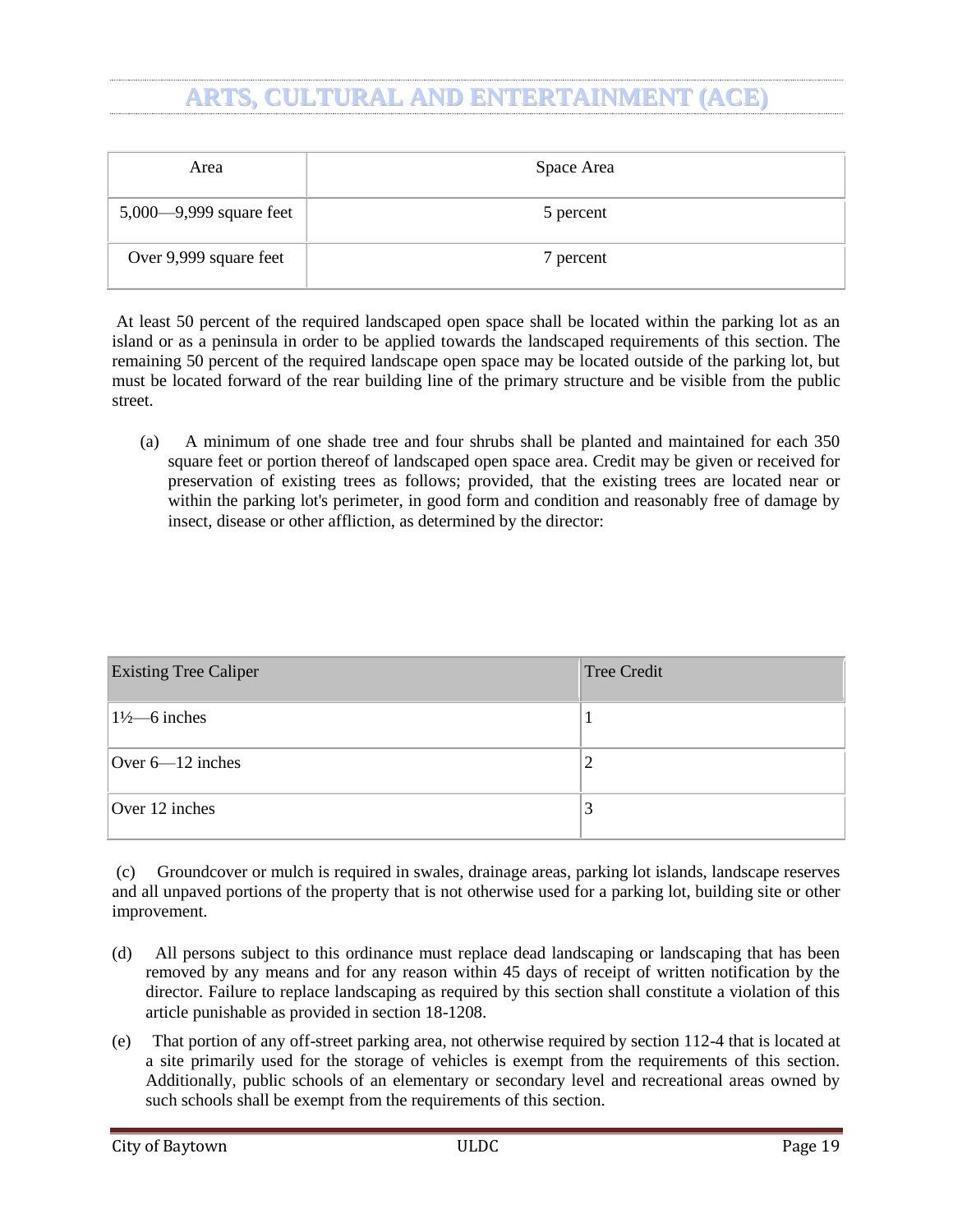<span id="page-21-0"></span>(f) The landscaping requirements of this section shall not be required for heavy industry uses in a HI zoning district.

- (a) In addition to the landscaping requirements of section 18-1205, the owner of nonresidential property subject to this article shall be required to provide streetscape as described in this section and as depicted in Figure 18-1 "Streetscape Layout." Nothing in this subsection shall be construed as to require streetscape on undeveloped land. Streetscapes shall be no less than six feet wide.
- (b) Streetscape shall be required along the entire length of the property which is adjacent to a street right-of-way, except that streetscape shall not be required across driveways.
- (c) Streetscape shall include an area beginning at the property line which is adjacent to a street right-ofway, extending into the private property to establish the required width as listed in this section.
- (d) The streetscape's trees, shrubs, ground cover, and other landscaping shall be placed and maintained so as not to cause a visual obstruction and so as not to violate section 122-3.
- (e) Streetscapes shall be adequately watered using one of the following methods:
	- (1) Automatic irrigation system; or
	- (2) Manual watering, if all parts of the landscape improvements are within 100 feet of one or more hose bibs, and if a nonresidential streetscape improvement does not exceed 1,500 square feet.
- (f) Streetscape width shall be determined by the street classification as identified by the city's major thoroughfare plan and shall be as follows:

| Classification        | Minimum Streetscape Width |                                   |  |  |
|-----------------------|---------------------------|-----------------------------------|--|--|
| Local                 | 6 feet                    |                                   |  |  |
| Collector             | 6 feet                    |                                   |  |  |
| <b>Minor Arterial</b> | Lot Size                  | Minimum<br><b>Street</b><br>Width |  |  |
|                       | 1 acre or less            | 6 feet                            |  |  |
|                       | More than 1 acre          | 12 feet                           |  |  |
| Major Arterial        | Lot Size                  | Minimum<br><b>Street</b><br>Width |  |  |
|                       | 1 acre or less            | 6 feet                            |  |  |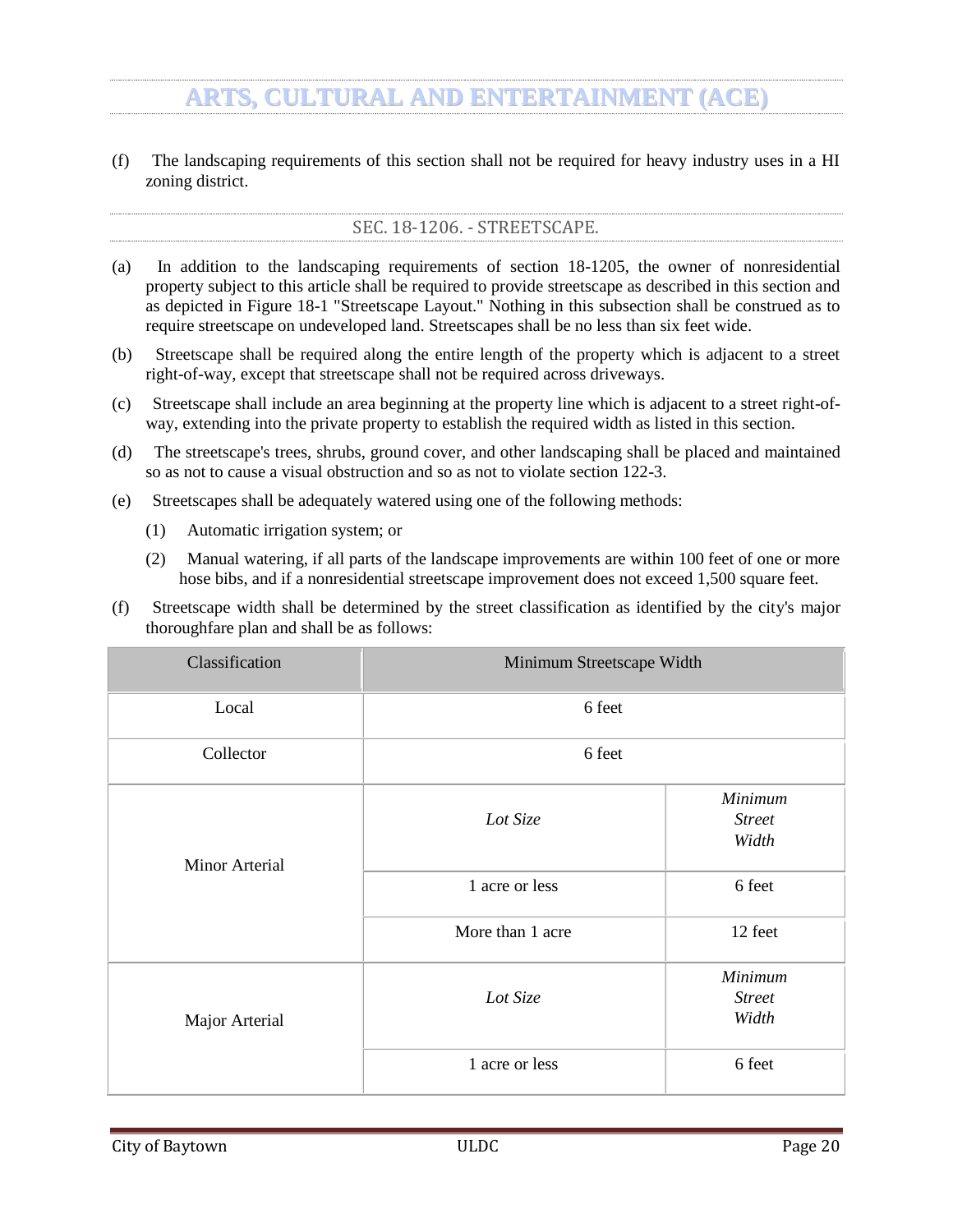|         | More than 1 acre | 12 feet |
|---------|------------------|---------|
| Freeway | 25 feet          |         |

- (g) Streetscape planting installation.
	- (1) Within a streetscape, large trees can be substituted with small trees where overhead utility lines will conflict with the large tree at or before the tree grows to its mature height.
	- (2) All trees and shrubs are to be planted in an organized fashion and in such a way as to facilitate the creation of a visual screen.
	- (3) Local and/or collector. The streetscape along local and collectors street shall be planted with either large or small trees, planted 30 feet on center, with eight shrubs, not less than two feet in height, for every 30 feet.
	- (4) Minor and major arterials. The streetscape along a major and/or minor arterial street shall be planted with either large or small trees, planted 30 feet on center, with eight shrubs not less than two feet in height for every 30 feet to form an intermittent hedge. No less than 50 percent of the tree plantings shall be large trees along minor and major arterials.
	- (5) Freeway.
		- a. The streetscape along a freeway shall be planted as a staggered double row consisting of small evergreen trees on the front row, and large trees on the back row.
		- b. The front row of trees shall be planted 20 feet on center.
		- c. A minimum of 50% of the back row shall be planted with evergreen trees. This row shall consist of large trees planted 25 feet on center.
		- d. A minimum of 8 shrubs, not less than two feet in height, for every 20 feet forming an intermediate hedge, shall be planted in the front row.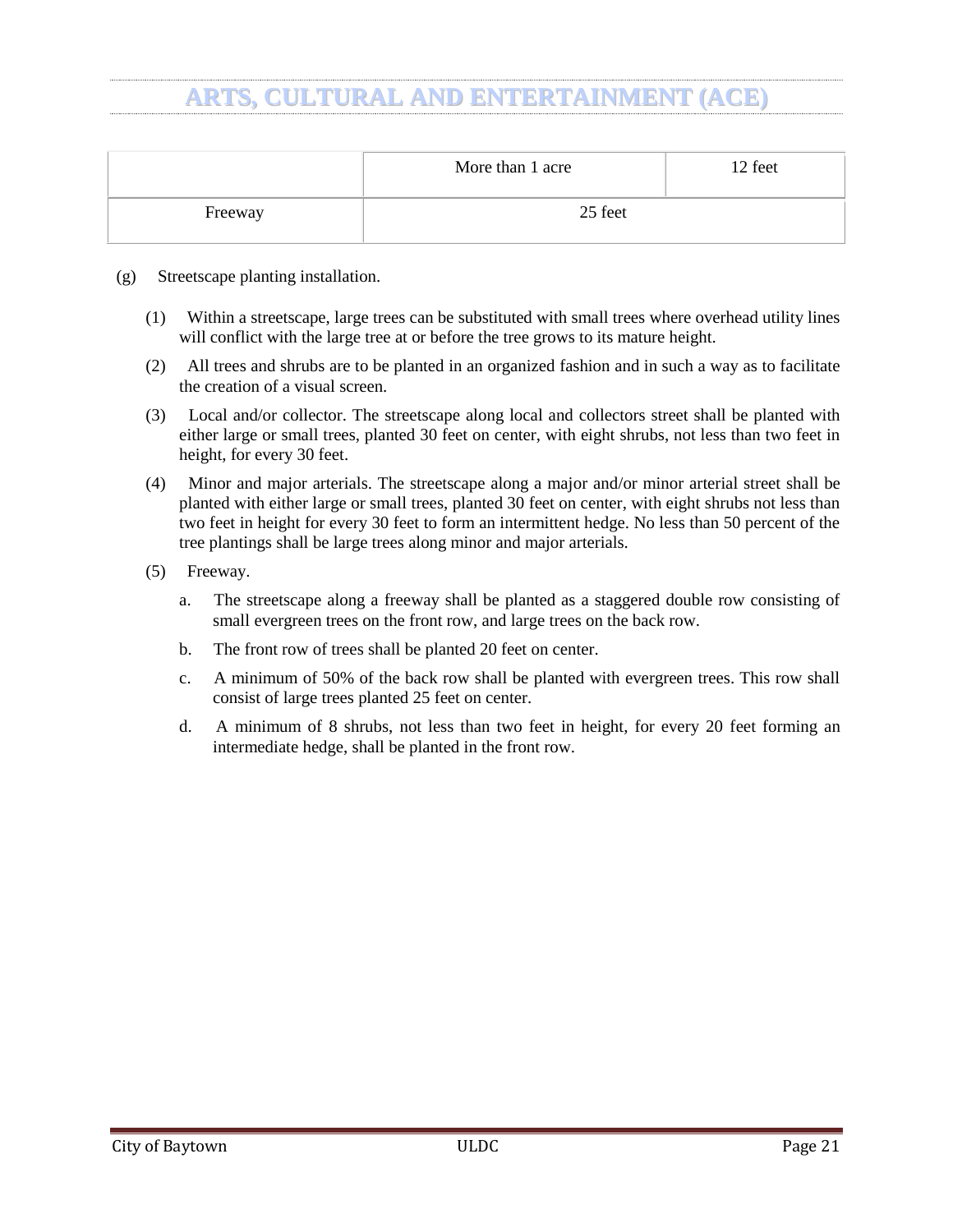

(6) Appropriate tree planting species. Appropriate shade tree species for streetscape and buffers include the following:

| <b>Tree Species</b>                                                                   | Local/<br><b>Collector</b><br><b>Streetscape</b> | <b>Arterial</b><br><b>Streetscape</b> | <b>Freeway</b><br><b>Streetscape</b> | Vegetative/<br><b>Transition</b><br><b>Buffer</b> |
|---------------------------------------------------------------------------------------|--------------------------------------------------|---------------------------------------|--------------------------------------|---------------------------------------------------|
| Lacebark<br>Elm<br>$\triangleleft(1)$<br>(Ulmus parvifolia)                           | $\overline{\mathbf{x}}$                          | X                                     | X                                    |                                                   |
| Magnolia<br>(1)<br>Southern<br>$\blacklozenge\blacklozenge$<br>(Magnolia grandiflora) |                                                  | X                                     | X                                    | X                                                 |
| Live<br>Oak<br>(1)<br>$\blacklozenge\blacklozenge$<br>(Quercus virginiana)            |                                                  | X                                     | X                                    | X                                                 |
| American<br>Holly<br>(1)<br>◆◆<br>(Ilex opaca)                                        |                                                  | X                                     | X                                    | X                                                 |
| (1)<br>Montezuma<br><b>Cypress</b><br>٠<br>(Taxodium mucronatum)                      |                                                  | X                                     | X                                    | X                                                 |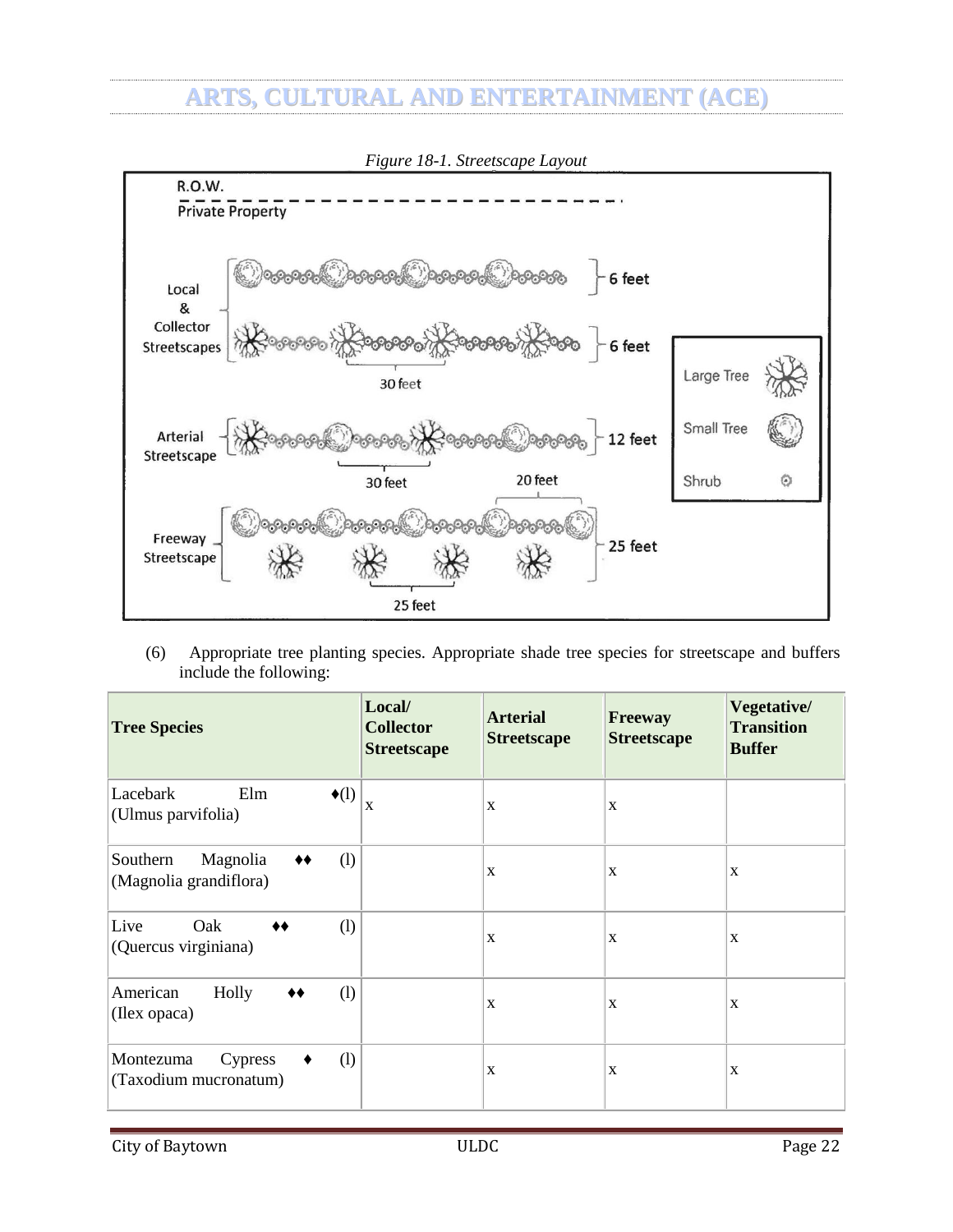| <b>Tree Species</b>                                                                                  | Local/<br><b>Collector</b><br><b>Streetscape</b> | <b>Arterial</b><br><b>Streetscape</b> | Freeway<br><b>Streetscape</b> | Vegetative/<br><b>Transition</b><br><b>Buffer</b> |
|------------------------------------------------------------------------------------------------------|--------------------------------------------------|---------------------------------------|-------------------------------|---------------------------------------------------|
| Redcedar<br>Eastern<br>(1)<br>$\clubsuit\spadesuit$<br>(Juniperus virginiana)                        |                                                  | $\mathbf X$                           | $\mathbf X$                   | $\mathbf X$                                       |
| Common<br>Crapemyrtle<br>$\blacklozenge(s)$<br>(Lagerstroemia indica)                                | $\mathbf X$                                      | $\mathbf X$                           |                               |                                                   |
| Waxmyrtle<br>$\blacklozenge\blacklozenge(\mathbf{s})$<br>(Myrica cerifera)                           | $\mathbf X$                                      | $\mathbf X$                           | $\mathbf X$                   | $\mathbf X$                                       |
| Yaupon<br>$\blacklozenge\blacklozenge(\mathbf{s})$<br>(Ilex vomitoria)                               | $\mathbf X$                                      | $\mathbf X$                           | $\mathbf X$                   | $\mathbf X$                                       |
| Little<br>Gem<br>Magnolia<br>$\blacklozenge\blacklozenge(\mathbf{s})$<br>(Magnolia grandiflora)      | $\mathbf X$                                      | $\mathbf X$                           | $\mathbf X$                   |                                                   |
| Sweetbay<br>Magnolia<br>$\blacklozenge\blacklozenge(\mathbf{s})$<br>(Magnolia virginiana)            | $\mathbf X$                                      | $\mathbf X$                           | $\mathbf X$                   | $\mathbf X$                                       |
| Foster<br>Holly<br>$\blacklozenge\blacklozenge(\mathbf{s})$<br>(Ilex x attenuata 'Fosteri')          | $\mathbf X$                                      | $\mathbf X$                           | $\mathbf X$                   |                                                   |
| Flowering<br>Dogwood<br>$\blacklozenge(s)$<br>(Cornus florida)                                       | $\bar{\mathbf{X}}$                               | $\mathbf X$                           |                               |                                                   |
| <b>Nelly</b><br>Holly<br><b>Stevens</b><br>$\blacklozenge\blacklozenge(\mathbf{s})$<br>$($ Ilex $x)$ | $\mathbf X$                                      | $\mathbf X$                           | X                             |                                                   |

(s) - small tree (l) - large tree ♦ - deciduous tree ♦♦ - evergreen tree

(h) Variances.

- (1) The director has the authority to approve variations to the streetscape tree species and the layout of the streetscape plantings as set forth in this section, so long as the number of required plantings and the size of the required plantings meet the intent of this article.
- (2) Any person, wishing to appeal the director's denial of a variance pursuant to subsection (h)(2), may file a completed application for a variance pursuant to section 18-1207 within 30 days after the director's decision. Such variance request shall follow the process and procedures therein established.